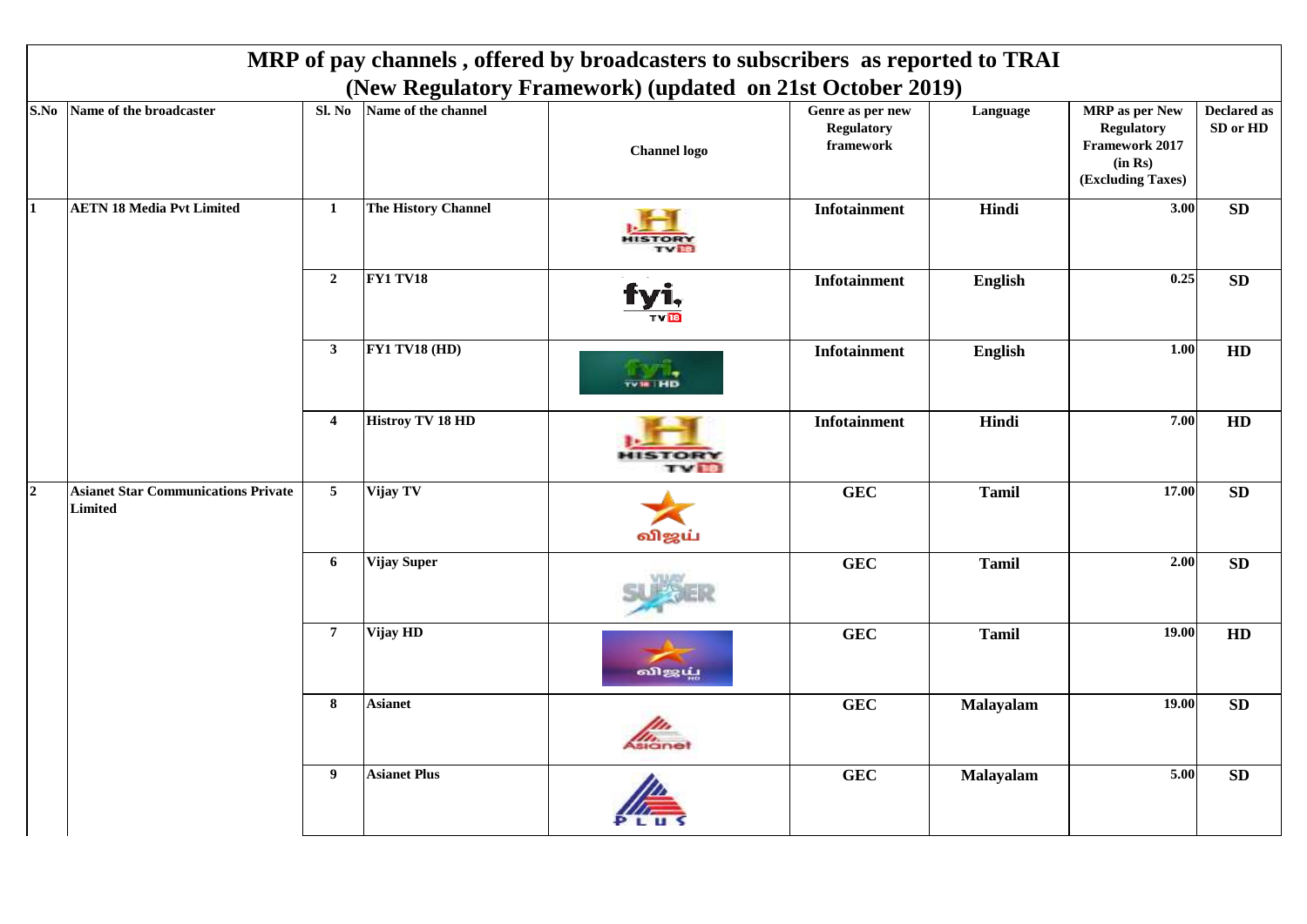| S.No                    | Name of the broadcaster                          | Sl. No     | Name of the channel   | <b>Channel</b> logo                | Genre as per new<br><b>Regulatory</b><br>framework | Language      | <b>MRP</b> as per New<br><b>Regulatory</b><br>Framework 2017<br>(in Rs)<br>(Excluding Taxes) | <b>Declared as</b><br>SD or HD |
|-------------------------|--------------------------------------------------|------------|-----------------------|------------------------------------|----------------------------------------------------|---------------|----------------------------------------------------------------------------------------------|--------------------------------|
|                         |                                                  | ${\bf 10}$ | <b>Asianet Movies</b> |                                    | <b>Movies</b>                                      | Malayalam     | 15.00                                                                                        | SD                             |
|                         |                                                  | 11         | Suvarna Plus          | <b>COUSEDE PIU</b>                 | <b>Movies</b>                                      | Kannada       | 1.00                                                                                         | ${\bf SD}$                     |
|                         |                                                  | 12         | Star Suvarna HD       |                                    | <b>GEC</b>                                         | Kannada       | 19.00                                                                                        | ${\bf HD}$                     |
|                         |                                                  | 13         | <b>Asianet HD</b>     | (HO)                               | <b>GEC</b>                                         | Malayalam     | 19.00                                                                                        | HD                             |
|                         |                                                  | 14         | <b>Star Suvarna</b>   |                                    | <b>GEC</b>                                         | Kannada       | 9.00                                                                                         | SD                             |
| <sub>3</sub>            | Bangla Entertainment Private Limited             | 15         | <b>AATH</b>           | SONY                               | <b>GEC</b>                                         | <b>Bangla</b> | 4.00                                                                                         | ${\bf SD}$                     |
|                         |                                                  | 16         | <b>SONY Marathi</b>   | SON<br>मराठी                       | <b>GEC</b>                                         | Marathi       | 4.00                                                                                         | ${\bf SD}$                     |
| $\overline{\mathbf{4}}$ | <b>BBC Global News India Private</b><br>Limited  | 17         | <b>BBC World News</b> | <b>BBC</b><br><b>WORLD</b><br>NEWS | <b>News</b>                                        | English       | $1.00$                                                                                       | SD                             |
| 5 <sup>7</sup>          | <b>Bennett, Coleman &amp; Company</b><br>Limited | 18         | Zoom                  | zoom<br>turn on                    | <b>GEC</b>                                         | Hindi         | 0.50                                                                                         | ${\bf SD}$                     |
|                         |                                                  | 19         | <b>Romedy Now</b>     | Remetery                           | <b>Movies</b>                                      | English       | 6.00                                                                                         | SD                             |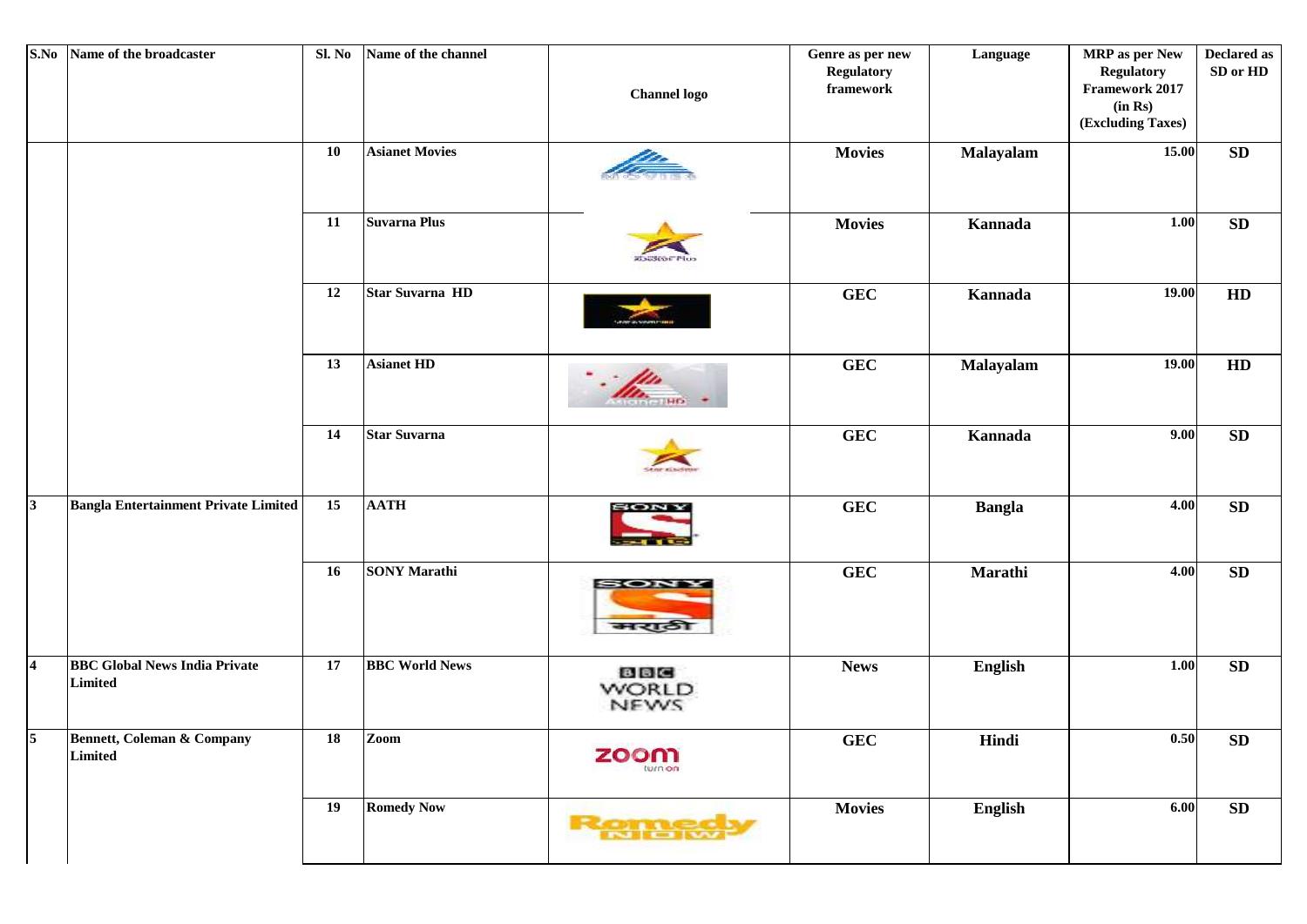| S.No | Name of the broadcaster                   | Sl. No | Name of the channel    | <b>Channel</b> logo                  | Genre as per new<br><b>Regulatory</b><br>framework | Language       | <b>MRP</b> as per New<br><b>Regulatory</b><br>Framework 2017<br>(in Rs)<br>(Excluding Taxes) | <b>Declared as</b><br>SD or HD |
|------|-------------------------------------------|--------|------------------------|--------------------------------------|----------------------------------------------------|----------------|----------------------------------------------------------------------------------------------|--------------------------------|
|      |                                           | 20     | $MN +$                 | N - -<br>THE GOLD CLASS              | <b>Movies</b>                                      | English        | 10.00                                                                                        | HD                             |
|      |                                           | 21     | <b>Mirror Now</b>      | MIRROR<br><b>N O W</b><br>YOU FIRST. | <b>News</b>                                        | English/Hindi  | 0.50                                                                                         | SD                             |
|      |                                           | $22\,$ | <b>ET NOW</b>          |                                      | <b>News</b>                                        | English/Hindi  | 3.00                                                                                         | <b>SD</b>                      |
|      |                                           | 23     | <b>Times Now</b>       | <b>NICIW</b>                         | <b>News</b>                                        | English/Hindi  | $\overline{3.00}$                                                                            | SD                             |
|      |                                           | 24     | <b>Romedy Now HD</b>   | Romagoy.com                          | <b>Movies</b>                                      | English        | 9.00                                                                                         | HD                             |
|      |                                           | 25     | <b>Movies Now HD</b>   | <b>NIC W</b>                         | <b>Movies</b>                                      | English        | 12.00                                                                                        | HD                             |
|      |                                           | 26     | <b>MNX HD</b>          | CD                                   | <b>Movies</b>                                      | English        | 9.00                                                                                         | HD                             |
|      |                                           | $27\,$ | <b>MNX</b>             | MN                                   | <b>Movies</b>                                      | <b>English</b> | 6.00                                                                                         | SD                             |
|      |                                           | 28     | <b>Times Now World</b> | 'I P                                 | <b>News</b>                                        | English        | 5.00                                                                                         | HD                             |
| 6    | <b>Celebrities Management Pvt Limited</b> | 29     | <b>Travel XP HD</b>    | travelxp"                            | <b>Miscellaneous</b>                               | English        | 9.00                                                                                         | HD                             |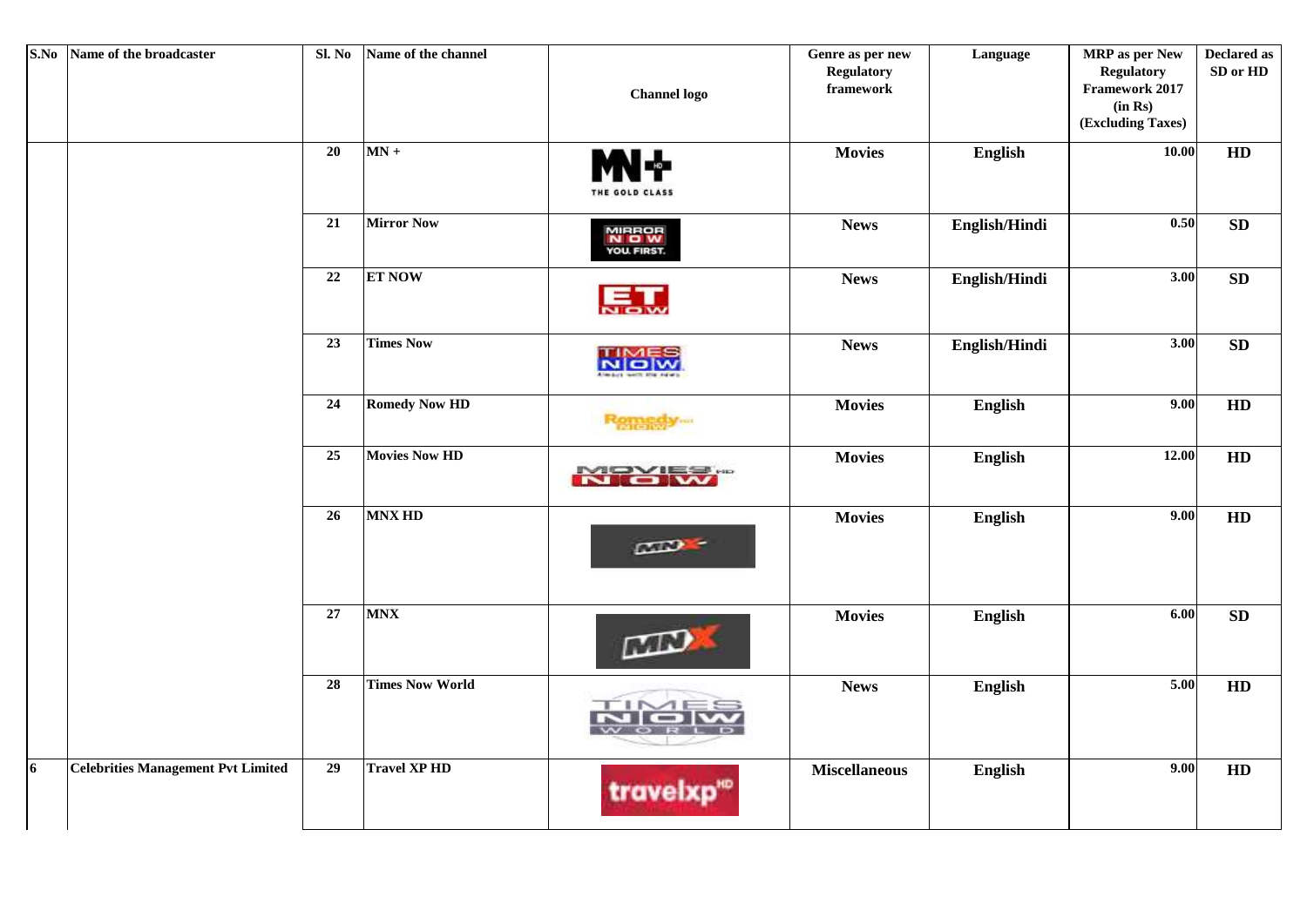| S.No           | Name of the broadcaster               | Sl. No | Name of the channel           | <b>Channel logo</b>       | Genre as per new<br><b>Regulatory</b><br>framework | Language       | <b>MRP</b> as per New<br><b>Regulatory</b><br>Framework 2017<br>(in Rs)<br>(Excluding Taxes) | <b>Declared as</b><br>SD or HD |
|----------------|---------------------------------------|--------|-------------------------------|---------------------------|----------------------------------------------------|----------------|----------------------------------------------------------------------------------------------|--------------------------------|
|                |                                       | 30     | <b>Travel XP Tamil</b>        | travelxp                  | <b>Miscellaneous</b>                               | <b>Tamil</b>   | 1.50                                                                                         | ${\bf SD}$                     |
| $\overline{7}$ | <b>CSL Info Media Private Limited</b> | 31     | <b>JAN TV PLUS</b>            | जन TV                     | <b>News</b>                                        | Hindi          | 50.00                                                                                        | ${\bf SD}$                     |
| $\bf{8}$       | <b>Discovery Communications India</b> | 32     | <b>Animal Planet</b>          |                           | Infotainment                                       | English/Hindi  | 2.00                                                                                         | SD                             |
|                |                                       | 33     | <b>Discovery Channel</b>      |                           | Infotainment                                       | English/Hindi  | 4.00                                                                                         | <b>SD</b>                      |
|                |                                       | 34     | Discovery Channel - Tamil     | <b>Discovery</b><br>கமிய் | Infotainment                                       | <b>Tamil</b>   | 4.00                                                                                         | <b>SD</b>                      |
|                |                                       | 35     | <b>Discovery Kids Channel</b> | discovery kids-           | <b>Kids</b>                                        | <b>English</b> | 3.00                                                                                         | <b>SD</b>                      |
|                |                                       | 36     | <b>Discovery Science</b>      | sciënce                   | Infotainment                                       | English/Hindi  | 1.00                                                                                         | SD                             |
|                |                                       | 37     | <b>Discovery Turbo</b>        |                           | Infotainment                                       | English/Hindi  | 1.00                                                                                         | <b>SD</b>                      |
|                |                                       | 38     | <b>Discovery Jeet</b>         | <b>THET</b>               | <b>GEC</b>                                         | Hindi          | 1.00                                                                                         | SD                             |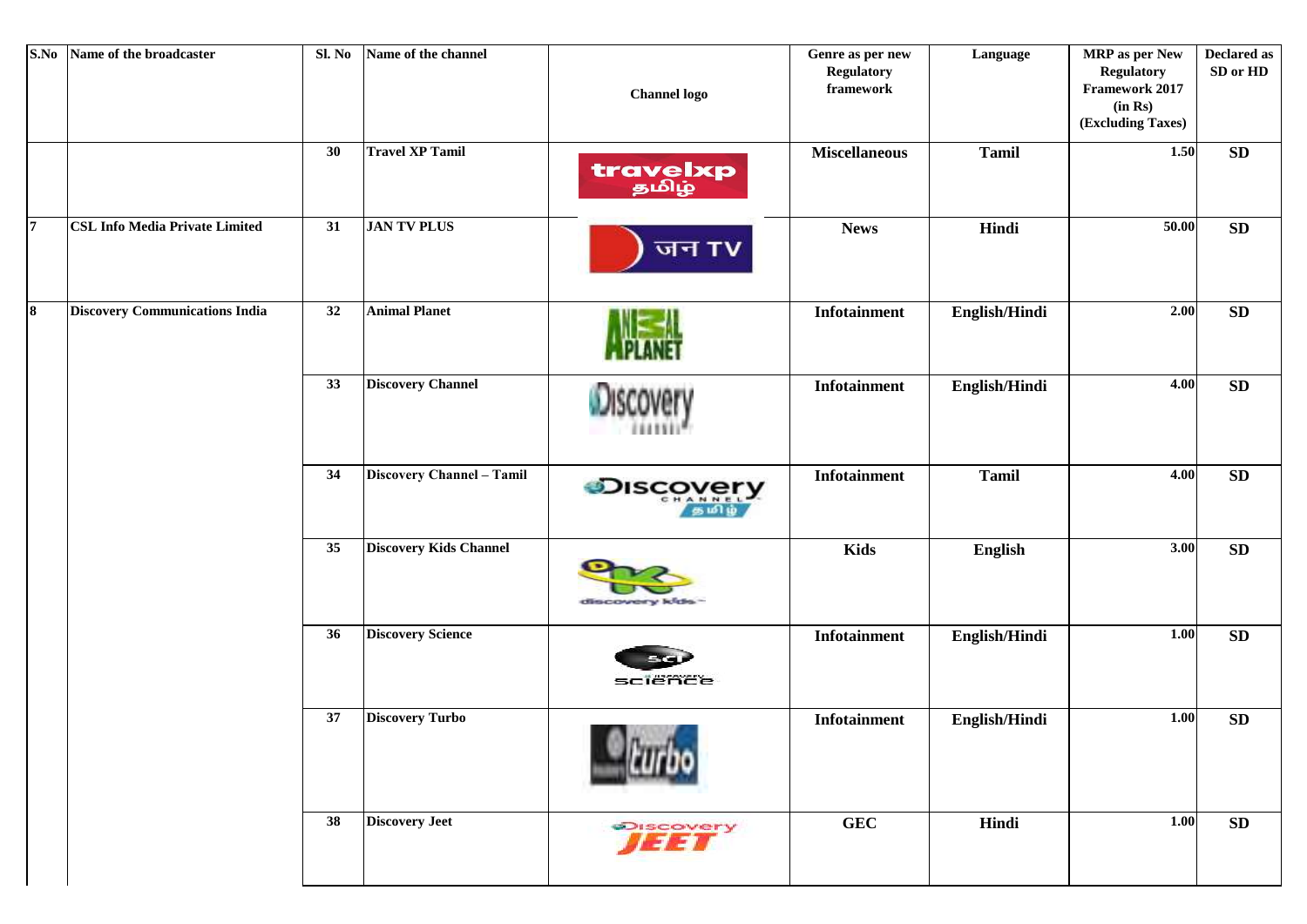| S.No      | Name of the broadcaster                    | Sl. No | Name of the channel           | <b>Channel</b> logo            | Genre as per new<br><b>Regulatory</b><br>framework | Language      | <b>MRP</b> as per New<br><b>Regulatory</b><br>Framework 2017<br>(in Rs)<br>(Excluding Taxes) | <b>Declared as</b><br>SD or HD |
|-----------|--------------------------------------------|--------|-------------------------------|--------------------------------|----------------------------------------------------|---------------|----------------------------------------------------------------------------------------------|--------------------------------|
|           |                                            | 39     | <b>Discovery HD World</b>     |                                | <b>Infotainment</b>                                | English       | 6.00                                                                                         | HD                             |
|           |                                            | 40     | <b>Animal Planet HD World</b> | <b>House</b><br><b>HDWORLD</b> | Infotainment                                       | English/Hindi | 3.00                                                                                         | HD                             |
|           |                                            | 41     | <b>TLC HD world</b>           | TLC<br>HDWORLD                 | Infotainment                                       | English/Hindi | $\overline{3.00}$                                                                            | HD                             |
|           |                                            | 42     | <b>Discovery Jeet HD</b>      | EET.                           | <b>GEC</b>                                         | Hindi         | 2.00                                                                                         | HD                             |
|           |                                            | 43     | TLC                           | TLC                            | <b>Infotainment</b>                                | English/Hindi | 2.00                                                                                         | SD                             |
|           |                                            | 44     | <b>Dsport</b>                 | <b>SPORT</b>                   | <b>Sports</b>                                      | English       | 4.00                                                                                         | SD                             |
| $\vert$ 9 | <b>Disney Broadcasting (India) Limited</b> | 45     | <b>Disney Junior</b>          |                                | <b>Kids</b>                                        | English       | 3.00                                                                                         | SD                             |
|           |                                            | 46     | <b>UTV Movies</b>             | MOVIES                         | <b>Movies</b>                                      | Hindi         | 2.00                                                                                         | SD                             |
|           |                                            | 47     | <b>Marvel HQ</b>              | <b>MARVEL HQ</b><br>مد         | <b>Kids</b>                                        | English/Hindi | $\overline{3.00}$                                                                            | SD                             |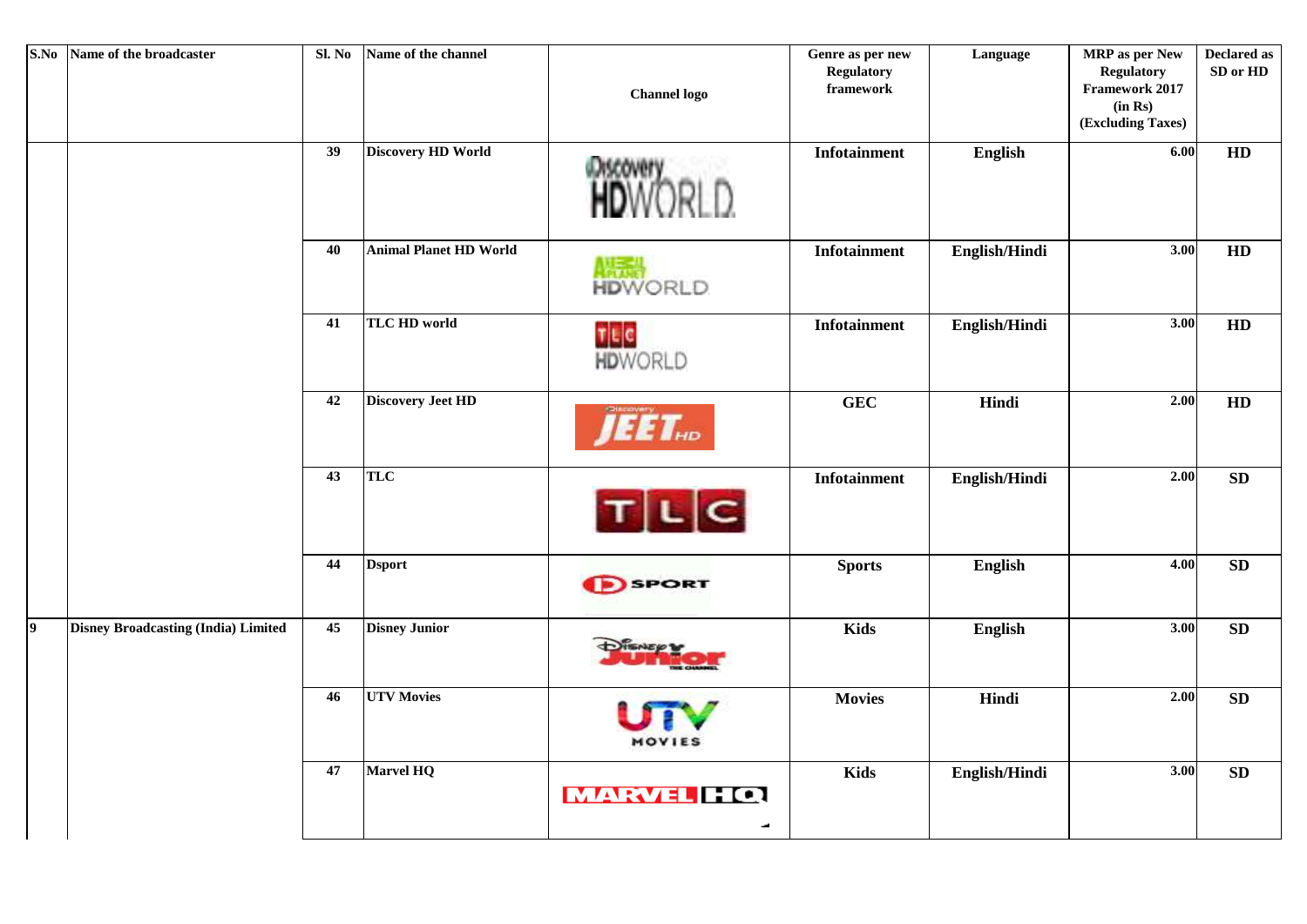| S.No | Name of the broadcaster | Sl. No | Name of the channel            | <b>Channel logo</b> | Genre as per new<br><b>Regulatory</b><br>framework | Language      | <b>MRP</b> as per New<br><b>Regulatory</b><br>Framework 2017<br>(in Rs)<br>(Excluding Taxes) | <b>Declared as</b><br>SD or HD |
|------|-------------------------|--------|--------------------------------|---------------------|----------------------------------------------------|---------------|----------------------------------------------------------------------------------------------|--------------------------------|
|      |                         | 48     | <b>Disney International HD</b> | <b>DIENEZIE</b>     | <b>GEC</b>                                         | English       | 12.00                                                                                        | HD                             |
|      |                         | 49     | Hungama TV                     |                     | <b>Kids</b>                                        | English/Hindi | 6.00                                                                                         | SD                             |
|      |                         | 50     | <b>The Disney Channel</b>      |                     | <b>Kids</b>                                        | English/Hindi | 8.00                                                                                         | SD                             |
|      |                         | 51     | <b>UTV Bindass</b>             | $\bullet$ ecs       | <b>GEC</b>                                         | Hindi         | 0.10                                                                                         | <b>SD</b>                      |
|      |                         | 52     | <b>UTV</b> Action              | <b>NUTY</b><br>cros | <b>Movies</b>                                      | Hindi         | 2.00                                                                                         | SD                             |
|      |                         | 53     | <b>UTV HD</b>                  | $\overline{1}$      | <b>Movies</b>                                      | Hindi         | 8.00                                                                                         | HD                             |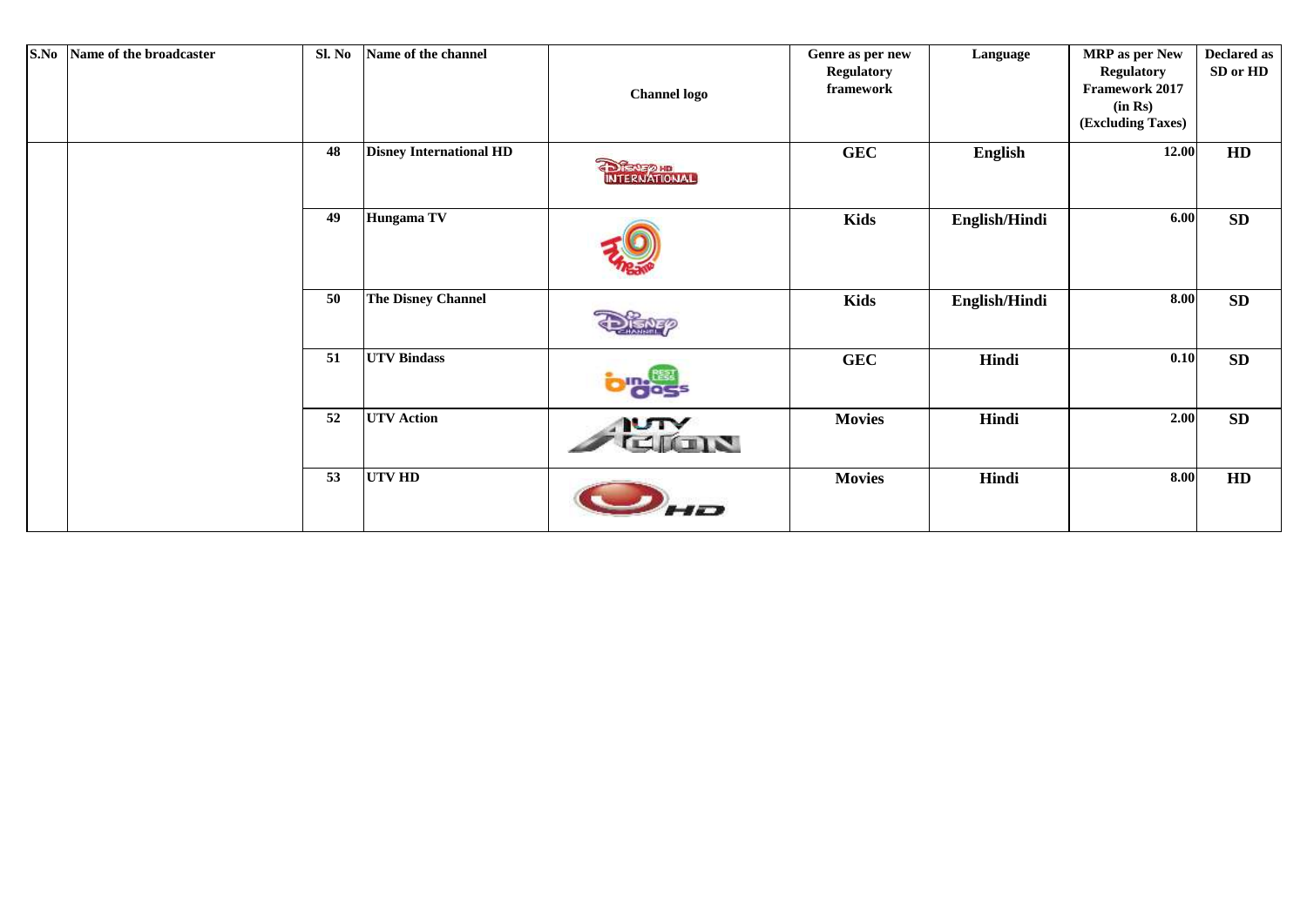|    | S.No Name of the broadcaster             | Sl. No | Name of the channel       | <b>Channel logo</b>     | Genre as per new<br><b>Regulatory</b><br>framework | Language      | <b>MRP</b> as per New<br><b>Regulatory</b><br>Framework 2017<br>(in Rs)<br>(Excluding Taxes) | <b>Declared as</b><br>SD or HD |
|----|------------------------------------------|--------|---------------------------|-------------------------|----------------------------------------------------|---------------|----------------------------------------------------------------------------------------------|--------------------------------|
| 10 | <b>Eenadu Televisoin Private Limited</b> | 54     | <b>ETV</b>                | $-1 - p \, (2)$         | <b>GEC</b>                                         | <b>Telugu</b> | 17.00                                                                                        | SD                             |
|    |                                          | 55     | <b>ETV Andhra Pradesh</b> | and to stream           | <b>News</b>                                        | <b>Telugu</b> | $1.00\,$                                                                                     | SD                             |
|    |                                          | 56     | <b>ETV</b> - Telangana    | deoras                  | <b>News</b>                                        | <b>Telugu</b> | $1.00\,$                                                                                     | SD                             |
|    |                                          | 57     | <b>ETV</b> Cinema         |                         | <b>Movies</b>                                      | <b>Telugu</b> | $6.00\,$                                                                                     | SD                             |
|    |                                          | 58     | <b>ETV</b> Life           | fe                      | <b>GEC</b>                                         | <b>Telugu</b> | 1.00                                                                                         | ${\bf SD}$                     |
|    |                                          | 59     | <b>ETV Plus</b>           |                         | <b>GEC</b>                                         | <b>Telugu</b> | 7.00                                                                                         | SD                             |
|    |                                          | 60     | <b>ETV Abhiruchi</b>      |                         | <b>GEC</b>                                         | <b>Telugu</b> | $2.00$                                                                                       | SD                             |
|    |                                          | 61     | <b>ETV HD</b>             |                         | <b>GEC</b>                                         | <b>Telugu</b> | 19.00                                                                                        | HD                             |
|    |                                          | 62     | <b>ETV Plus HD</b>        |                         | <b>GEC</b>                                         | <b>Telugu</b> | 9.00                                                                                         | HD                             |
|    |                                          | 63     | <b>ETV Cinema HD</b>      | <b>SANTA BELLEVILLE</b> | <b>Movies</b>                                      | <b>Telugu</b> | 8.00                                                                                         | HD                             |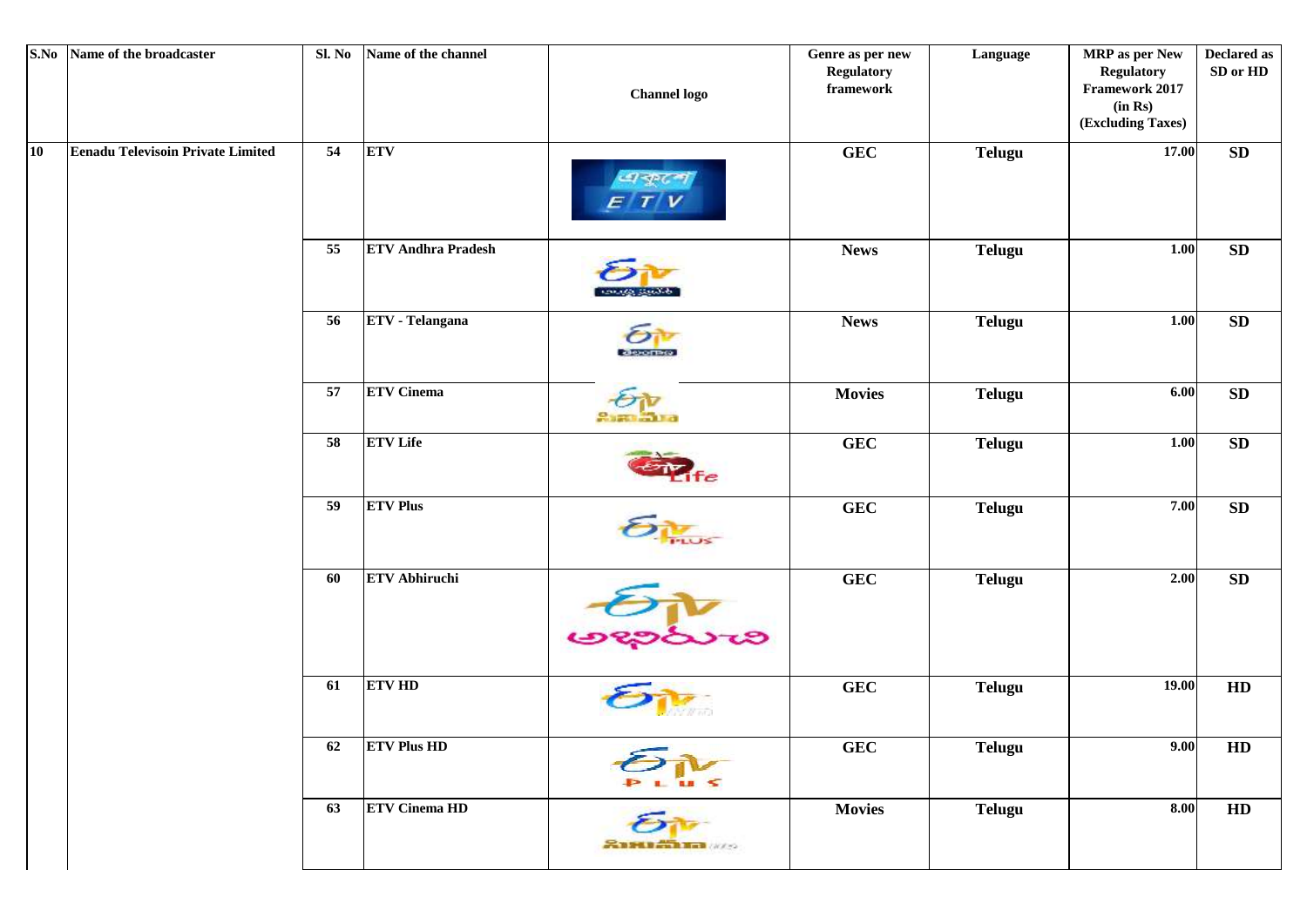|    | S.No Name of the broadcaster                                  | Sl. No | Name of the channel     | <b>Channel logo</b>           | Genre as per new<br><b>Regulatory</b><br>framework | Language      | <b>MRP</b> as per New<br><b>Regulatory</b><br>Framework 2017<br>(in Rs)<br>(Excluding Taxes) | <b>Declared as</b><br>SD or HD |
|----|---------------------------------------------------------------|--------|-------------------------|-------------------------------|----------------------------------------------------|---------------|----------------------------------------------------------------------------------------------|--------------------------------|
|    |                                                               | 64     | <b>ETV Abhiruchi HD</b> | GN er coepe                   | <b>GEC</b>                                         | <b>Telugu</b> | 3.00                                                                                         | HD                             |
|    |                                                               | 65     | <b>ETV Life HD</b>      |                               | <b>GEC</b>                                         | <b>Telugu</b> | 2.00                                                                                         | HD                             |
| 11 | <b>EPIC Television Networks Pvt Limited</b>                   | 66     | <b>EPIC TV</b>          | OEPIC TV                      | Infotainment                                       | English/Hindi | 2.00                                                                                         | <b>SD</b>                      |
| 12 | <b>Fame Media Private Limited</b>                             | 67     | <b>4tv News</b>         |                               | <b>News</b>                                        | Urdu / Hindi  | 1.00                                                                                         | <b>SD</b>                      |
| 13 | <b>Greycells18 Media Limited</b>                              | 68     | <b>Topper TV</b>        | TOPPER                        | <b>Miscellaneous</b>                               | English       | 59.32                                                                                        | <b>SD</b>                      |
| 14 | <b>IBN Lokmat News Private Ltd</b>                            | 69     | <b>News 18 Lokmat</b>   | ti dhi ta<br>News18Lokmat.com | <b>News</b>                                        | Hindi         | 0.10                                                                                         | <b>SD</b>                      |
| 15 | <b>Living Entertainment Enterprises</b><br><b>Private Ltd</b> | 70     | <b>Living Foodz HD</b>  |                               | <b>Infotainment</b>                                | Hindi         | 10.00                                                                                        | HD                             |
|    |                                                               | 71     | <b>Living Travelz</b>   | LIVING                        | <b>Infotainment</b>                                | Hindi         | 0.10                                                                                         | <b>SD</b>                      |
| 16 | <b>Mavis Satcom Limited</b>                                   | 72     | <b>J</b> Movies         |                               | <b>Movies</b>                                      | <b>Tamil</b>  | 2.25                                                                                         | <b>SD</b>                      |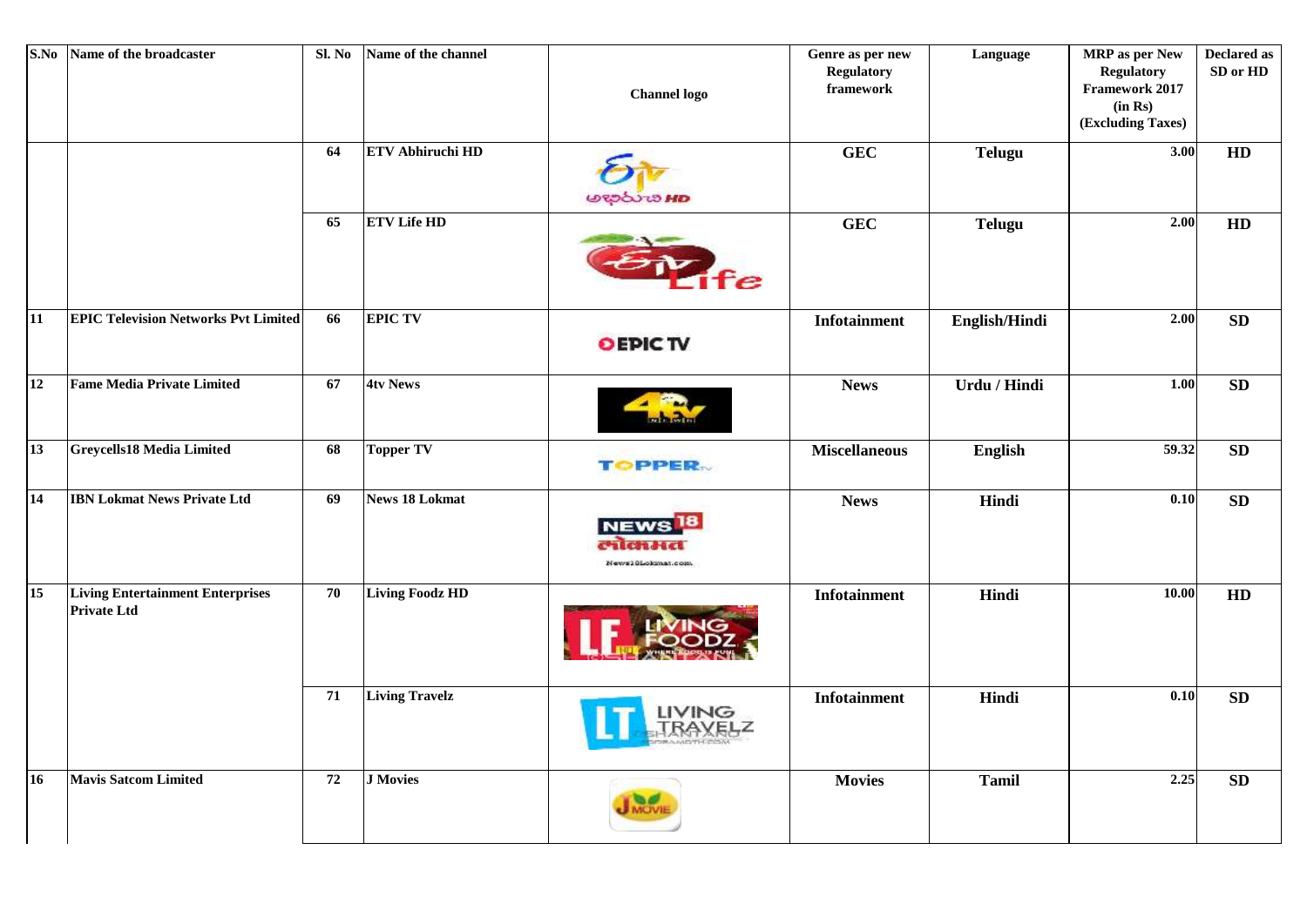| S.No      | Name of the broadcaster                                       | Sl. No     | Name of the channel      | <b>Channel</b> logo                        | Genre as per new<br><b>Regulatory</b><br>framework | Language      | <b>MRP</b> as per New<br><b>Regulatory</b><br>Framework 2017<br>(in Rs)<br>(Excluding Taxes) | <b>Declared as</b><br>SD or HD |
|-----------|---------------------------------------------------------------|------------|--------------------------|--------------------------------------------|----------------------------------------------------|---------------|----------------------------------------------------------------------------------------------|--------------------------------|
|           |                                                               | 73         | Jaya Max                 |                                            | <b>Music</b>                                       | <b>Tamil</b>  | 2.25                                                                                         | SD                             |
|           |                                                               | 74         | Jaya Plus                | <b>PLU:</b>                                | <b>News</b>                                        | <b>Tamil</b>  | $0.50\,$                                                                                     | <b>SD</b>                      |
|           |                                                               | 75         | Jaya TV HD               |                                            | <b>GEC</b>                                         | <b>Tamil</b>  | 6.00                                                                                         | HD                             |
| 17        | <b>MSM World Wide Factual Media</b><br><b>Private Limited</b> | 76         | <b>SONY BBC EARTH</b>    | <b>SONY</b><br>ana<br>earth                | Infotainment                                       | English/Hindi | 4.00                                                                                         | ${\bf SD}$                     |
|           |                                                               | 77         | <b>SONY BBC EARTH HD</b> | <b>BONY</b><br><b>EXISTEN</b><br>$101 - 0$ | <b>Infotainment</b>                                | English/Hindi | 10.00                                                                                        | HD                             |
| <b>18</b> | <b>Media World Wide Limited</b>                               | 78         | <b>Travel XP</b>         | travelxp                                   | <b>Miscellaneous</b>                               | English       | 3.00                                                                                         | SD                             |
| <b>19</b> | <b>Lex Sportel Vision Private Limited</b>                     | 79         | 1SPORTS                  | <b>SPORT</b>                               | <b>Sports</b>                                      | English       | 4.00                                                                                         | ${\bf SD}$                     |
| 20        | <b>Lifestyle and Media Broadcasting</b><br>Limited            | ${\bf 80}$ | <b>Good Times</b>        | <b>Finds</b>                               | <b>Miscellaneous</b>                               | English       | 1.50                                                                                         | SD                             |
| 21        | <b>New Delhi Television Limited</b>                           | 81         | <b>NDTV 24*7</b>         | 24x7                                       | <b>News</b>                                        | English       | 3.00                                                                                         | SD                             |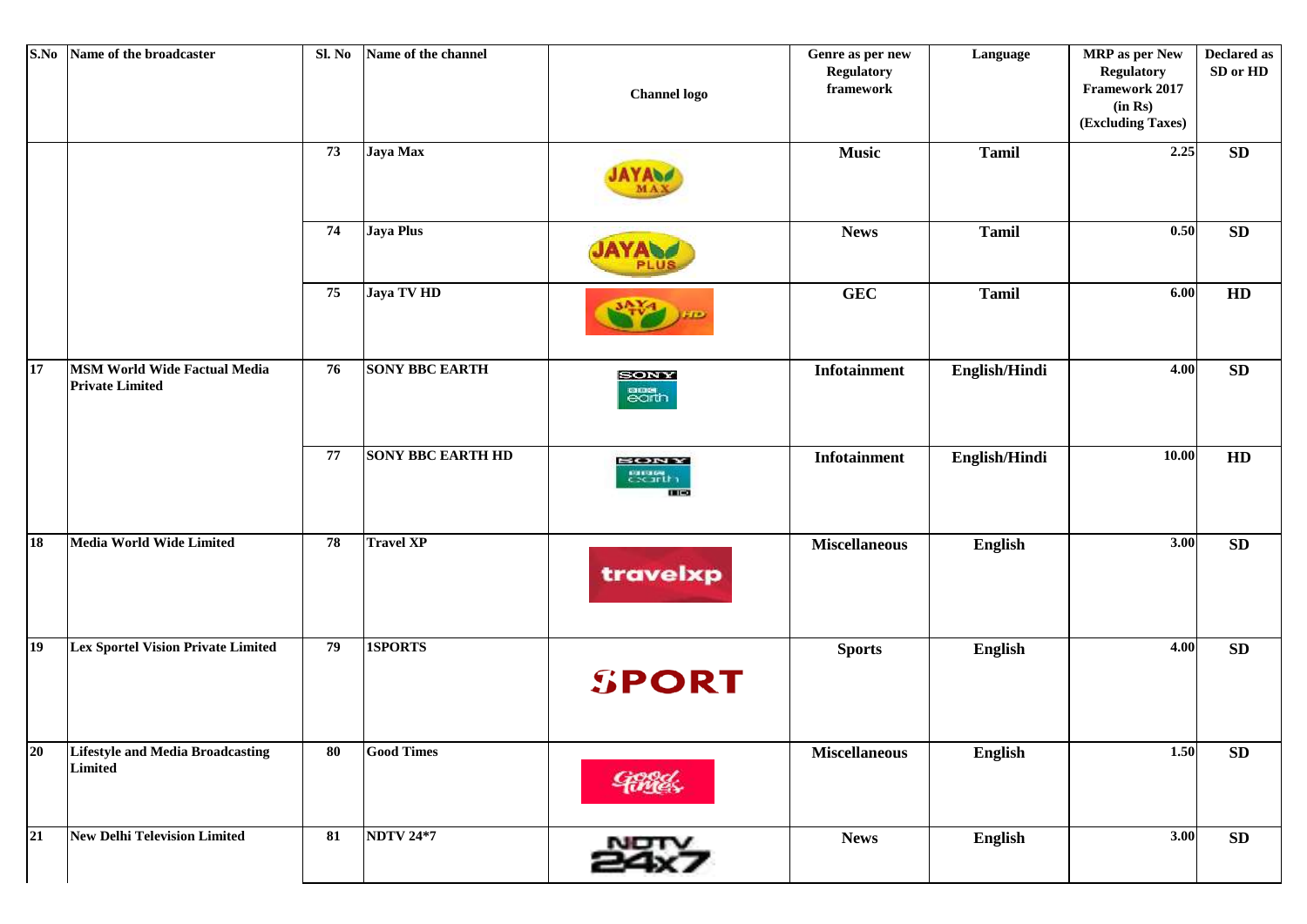| S.No           | Name of the broadcaster                | Sl. No | Name of the channel                         | <b>Channel</b> logo                             | Genre as per new<br><b>Regulatory</b><br>framework | Language      | <b>MRP</b> as per New<br><b>Regulatory</b><br>Framework 2017<br>(in Rs)<br>(Excluding Taxes) | <b>Declared as</b><br>SD or HD |
|----------------|----------------------------------------|--------|---------------------------------------------|-------------------------------------------------|----------------------------------------------------|---------------|----------------------------------------------------------------------------------------------|--------------------------------|
|                |                                        | 82     | <b>NDTV</b> India                           | • NOTY                                          | <b>News</b>                                        | Hindi         | $1.00\,$                                                                                     | <b>SD</b>                      |
|                |                                        | 83     | <b>NDTV Profit</b>                          | PROFIT                                          | <b>News</b>                                        | English       | 1.00                                                                                         | ${\bf SD}$                     |
| $\overline{2}$ | <b>NGC Network (India) Pvt Limited</b> | 84     | <b>Fox Life</b>                             | <b>FOX life</b>                                 | <b>Miscellaneous</b>                               | English/Hindi | $1.00$                                                                                       | SD                             |
|                |                                        | 85     | <b>National Geographic Channel</b><br>(NGC) | NATIONAL<br><b>GEOGRAPHIC</b><br><b>CHANNEL</b> | <b>Infotainment</b>                                | English/Hindi | 2.00                                                                                         | SD                             |
|                |                                        | 86     | <b>Fox Life HD</b>                          |                                                 | <b>Miscellaneous</b>                               | English/Hindi | $1.00\,$                                                                                     | HD                             |
|                |                                        | 87     | Nat Geo Wild                                | WILD                                            | Infotainment                                       | English/Hindi | $1.00$                                                                                       | SD                             |
|                |                                        | 88     | <b>National Geographic HD</b>               | NATIONAL<br>GEOGRAPHIC<br><b>CHANNEL CITY</b>   | <b>Infotainment</b>                                | English/Hindi | 10.00                                                                                        | HD                             |
|                |                                        | 89     | <b>National Geographic Tamil</b>            | NATIONAL<br>GEOGRAPHIC<br>கமிழ்                 | <b>Infotainment</b>                                | <b>Tamil</b>  | 2.00                                                                                         | SD                             |
|                |                                        | 90     | Nat Geo Wild HD                             | NAT GEO<br><b>WILD</b>                          | <b>Infotainment</b>                                | English/Hindi | 5.00                                                                                         | HD                             |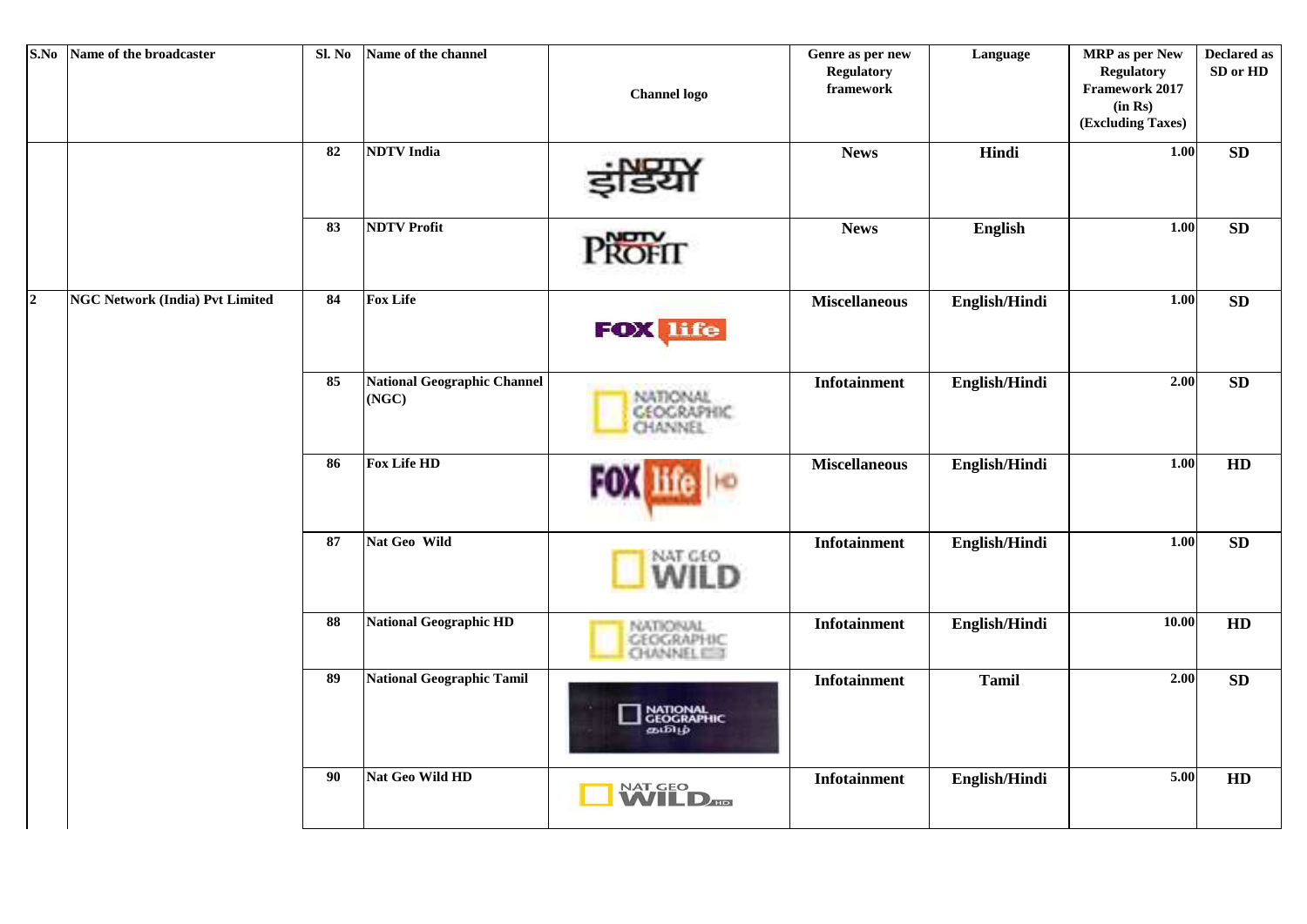|    | S.No Name of the broadcaster                            | Sl. No | Name of the channel                           | <b>Channel logo</b>                    | Genre as per new<br><b>Regulatory</b><br>framework | Language        | <b>MRP</b> as per New<br><b>Regulatory</b><br>Framework 2017<br>(in Rs)<br>(Excluding Taxes) | <b>Declared as</b><br>SD or HD |
|----|---------------------------------------------------------|--------|-----------------------------------------------|----------------------------------------|----------------------------------------------------|-----------------|----------------------------------------------------------------------------------------------|--------------------------------|
|    |                                                         | 91     | National Geographic Telugu                    | <b>NATIONAL</b><br>GEOGRAPHIC<br>கமிழ் | Infotainment                                       | <b>Telugu</b>   | 2.00                                                                                         | ${\bf SD}$                     |
|    |                                                         | 92     | <b>Baby TV HD</b>                             |                                        | <b>Kids</b>                                        | English/Hindi   | 1.00                                                                                         | HD                             |
| 23 | <b>NOIDA Software Technology Park</b><br><b>Limited</b> | 93     | <b>NHK World Premium (HD</b><br>Distribution) | <b>Branch</b><br><b>NHK</b><br>WORLD   | <b>Infotainment</b>                                | <b>Japanese</b> | 1800.00                                                                                      | HD                             |
| 24 | <b>Odisha Television Limited</b>                        | 94     | Prarthana                                     |                                        | <b>Devotional</b>                                  | Odia            | 2.00                                                                                         | ${\bf SD}$                     |
|    |                                                         | 95     | <b>Tarang</b>                                 |                                        | <b>GEC</b>                                         | Odia            | 10.00                                                                                        | ${\bf SD}$                     |
|    |                                                         | 96     | <b>Tarang Music</b>                           | ୖୣ୶୳ଵୖୖୖ<br>Not Not sheet her          | <b>Music</b>                                       | Odia            | 2.00                                                                                         | ${\bf SD}$                     |
|    |                                                         | 97     | <b>Alankar</b>                                |                                        | <b>Movies</b>                                      | Odia            | 4.00                                                                                         | ${\bf SD}$                     |
| 25 | <b>Raj Television Network Limited</b>                   | 98     | Raj Digital Plus                              | Ra.                                    | <b>Movies</b>                                      | <b>Tamil</b>    | 1.50                                                                                         | SD                             |
|    |                                                         | 99     | Raj Musix                                     | <b>Raj</b>                             | <b>Music</b>                                       | <b>Tamil</b>    | 1.00                                                                                         | SD                             |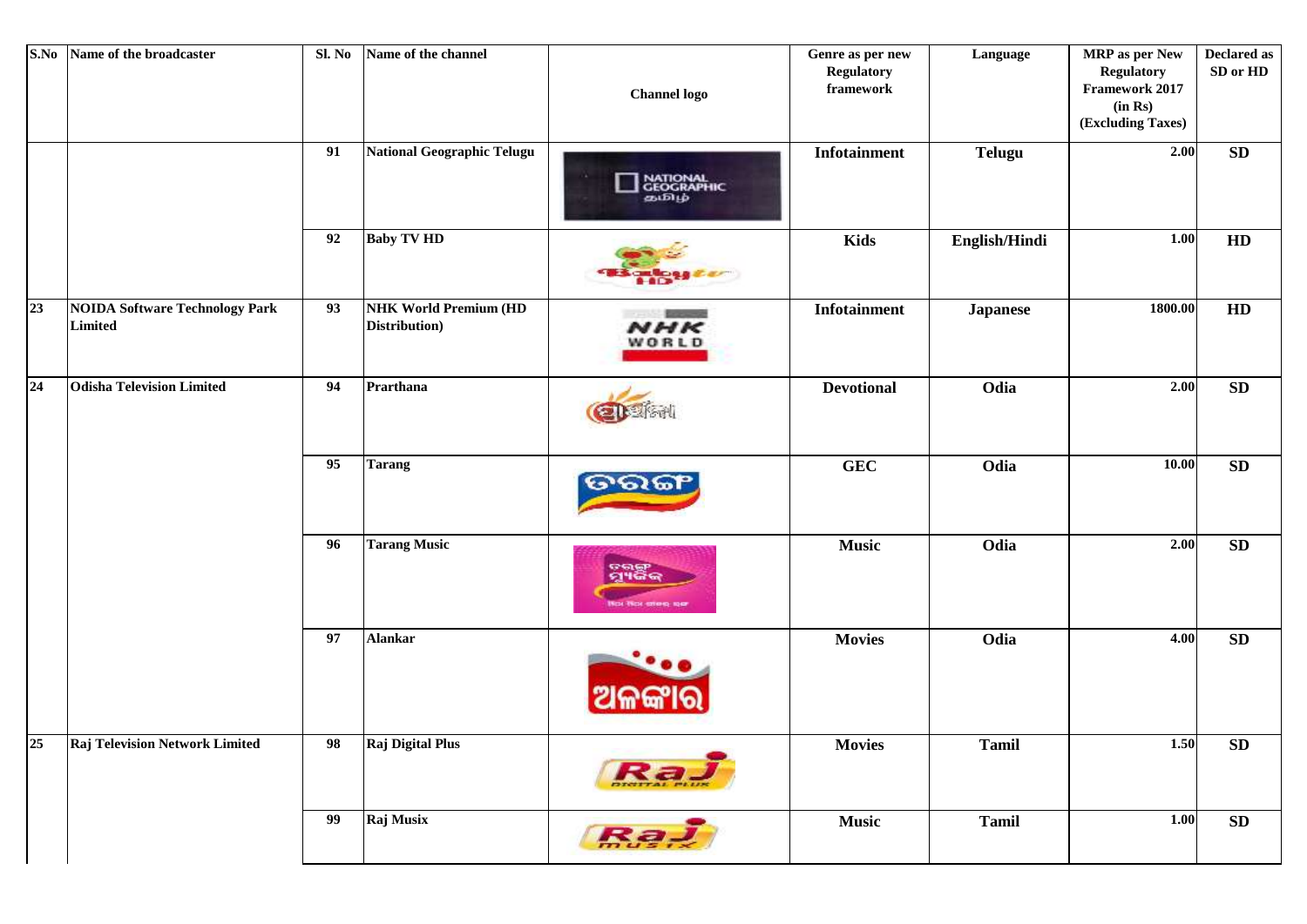| S.No | Name of the broadcaster                         | Sl. No     | Name of the channel                               | <b>Channel</b> logo            | Genre as per new<br><b>Regulatory</b><br>framework | Language     | MRP as per New<br><b>Regulatory</b><br>Framework 2017<br>(in Rs)<br>(Excluding Taxes) | <b>Declared as</b><br>SD or HD |
|------|-------------------------------------------------|------------|---------------------------------------------------|--------------------------------|----------------------------------------------------|--------------|---------------------------------------------------------------------------------------|--------------------------------|
|      |                                                 | <b>100</b> | Raj News                                          |                                |                                                    | <b>Tamil</b> | 0.25                                                                                  | SD                             |
|      |                                                 | <b>101</b> | Raj TV                                            | $F = F$                        | <b>GEC</b>                                         | <b>Tamil</b> | 3.00                                                                                  | ${\bf SD}$                     |
| 26   | <b>Sarthak Entertainment Pvt Limited</b>        | 102        | Zee Sarthak                                       | ସାଥର                           | <b>GEC</b>                                         | Odia         | 19.00                                                                                 | ${\bf SD}$                     |
| 27   | <b>Silverstar Communications Limited</b>        | 103        | Mega 24                                           | (maga-                         | <b>GEC</b>                                         | <b>Tamil</b> | $1.00\,$                                                                              | ${\bf SD}$                     |
|      |                                                 | 104        | <b>Mega Musiq</b>                                 | <b>Himill</b>                  | <b>Music</b>                                       | <b>Tamil</b> | 2.00                                                                                  | ${\bf SD}$                     |
|      |                                                 | 105        | Mega TV                                           | <b>MEGATV</b>                  | <b>GEC</b>                                         | <b>Tamil</b> | 3.00                                                                                  | ${\bf SD}$                     |
| 28   | Sony Pictures Networks India Private<br>Limited | 106        | Sony YAY!                                         | <b>SONY</b><br><b>Yov</b>      | <b>Kids</b>                                        | English      | $2.00$                                                                                | ${\bf SD}$                     |
|      |                                                 | 107        | <b>AXN</b>                                        |                                | <b>GEC</b>                                         | English      | 5.00                                                                                  | ${\bf SD}$                     |
|      |                                                 | 108        | <b>SET MAX</b>                                    | <b>TAD</b>                     | <b>Movies</b>                                      | Hindi        | 15.00                                                                                 | SD                             |
|      |                                                 | 109        | <b>MIX</b>                                        | SONY<br><b>PHI 3X</b>          | <b>Music</b>                                       | Hindi        | $1.00\,$                                                                              | SD                             |
|      |                                                 | 110        | <b>SAB</b>                                        | SONY<br>SAB                    | <b>GEC</b>                                         | Hindi        | 19.00                                                                                 | ${\bf SD}$                     |
|      |                                                 | 111        | <b>SONY ENTERTAINMENT</b><br><b>CHANNEL (SET)</b> | $\frac{\text{SONN}}{\text{S}}$ | <b>GEC</b>                                         | Hindi        | 19.00                                                                                 | SD                             |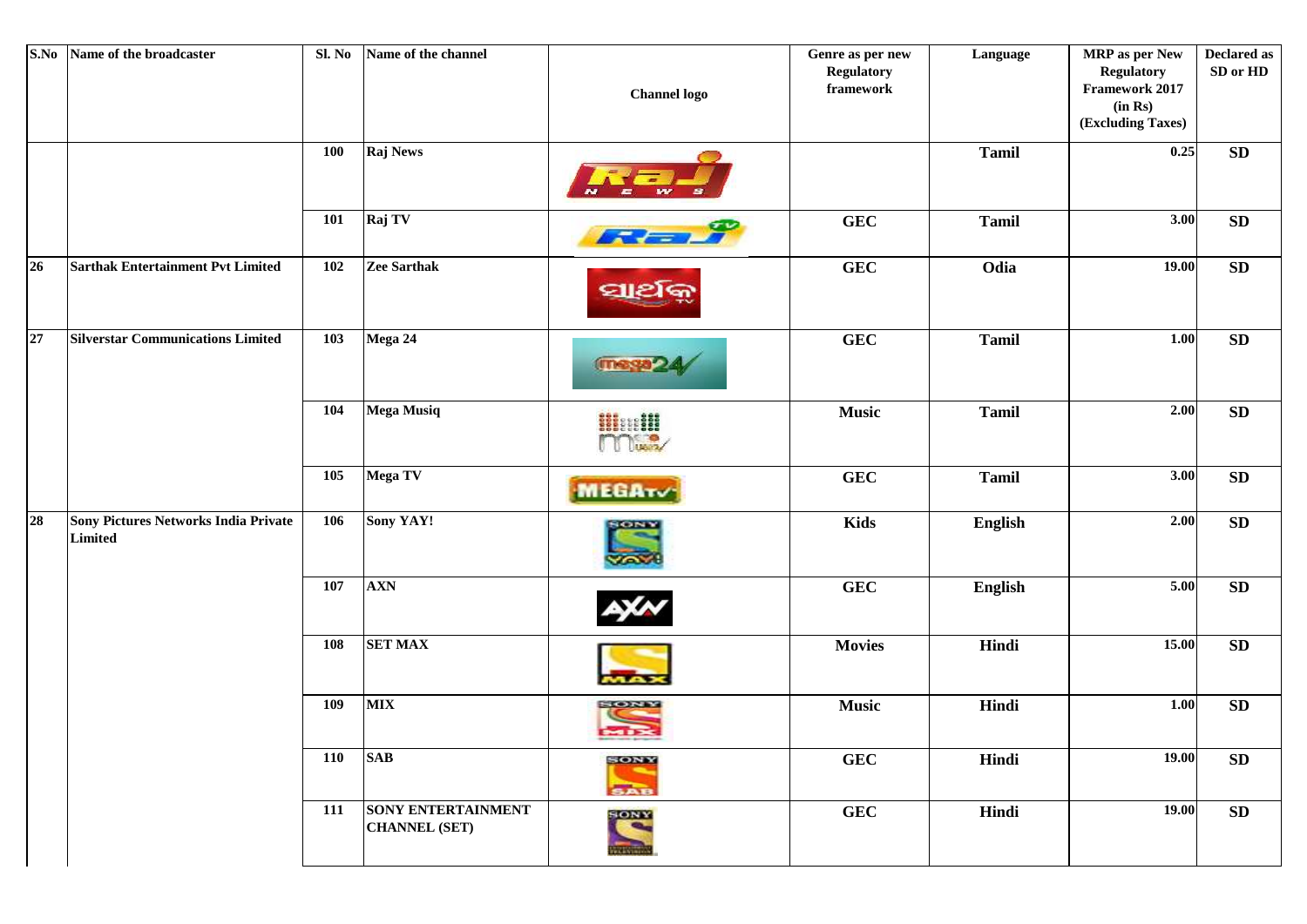| S.No Name of the broadcaster | Sl. No | Name of the channel | <b>Channel</b> logo                                | Genre as per new<br><b>Regulatory</b><br>framework | Language      | <b>MRP</b> as per New<br><b>Regulatory</b><br>Framework 2017<br>(in Rs)<br>(Excluding Taxes) | <b>Declared as</b><br>SD or HD |
|------------------------------|--------|---------------------|----------------------------------------------------|----------------------------------------------------|---------------|----------------------------------------------------------------------------------------------|--------------------------------|
|                              | 112    | <b>PIX</b>          |                                                    | <b>Movies</b>                                      | English       | 10.00                                                                                        | SD                             |
|                              | 113    | <b>SIX</b>          | <b>SONY</b><br><b>SIX</b>                          | <b>Sports</b>                                      | English/Hindi | 15.00                                                                                        | SD                             |
|                              | 114    | MAX <sub>2</sub>    | SONY                                               | <b>Movies</b>                                      | Hindi         | 1.00                                                                                         | ${\bf SD}$                     |
|                              | 115    | <b>PAL</b>          | --                                                 | <b>GEC</b>                                         | Hindi         | 1.00                                                                                         | SD                             |
|                              | 116    | <b>SET HD</b>       | <b>SONY</b><br><b>THE REPORT OF STATE OF STATE</b> | <b>GEC</b>                                         | Hindi         | 19.00                                                                                        | HD                             |
|                              | 117    | <b>SIX HD</b>       | <b>SONY</b><br><b>SIX</b><br>œ                     | <b>Sports</b>                                      | English/Hindi | 19.00                                                                                        | HD                             |
|                              | 118    | <b>PIX HD</b>       | <b>SONY</b>                                        | <b>Movies</b>                                      | English       | 15.00                                                                                        | HD                             |
|                              | 119    | <b>MAX HD</b>       | <b>SONN</b><br>œо                                  | <b>Movies</b>                                      | Hindi         | 17.00                                                                                        | HD                             |
|                              | 120    | <b>SONY ESPN HD</b> | SONY<br>$-3011$<br>CO                              | <b>Sports</b>                                      | English/Hindi | 7.00                                                                                         | HD                             |
|                              | 121    | Ten 2 HD            | SONY<br>TEN 2                                      | <b>Sports</b>                                      | English/Hindi | 17.00                                                                                        | HD                             |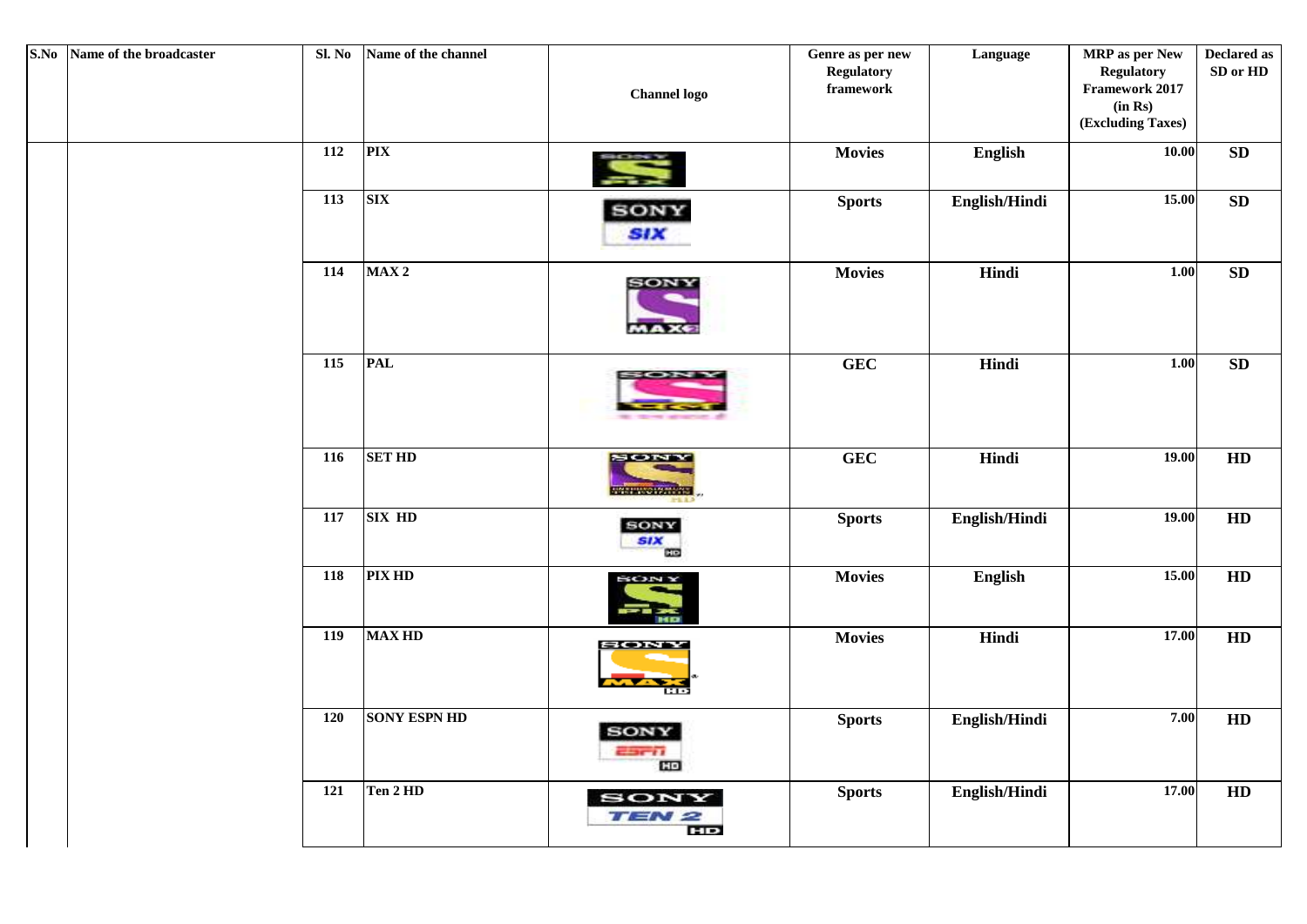| S.No | Name of the broadcaster           | Sl. No          | Name of the channel        | <b>Channel</b> logo                  | Genre as per new<br><b>Regulatory</b><br>framework | Language       | MRP as per New<br><b>Regulatory</b><br>Framework 2017<br>(in Rs)<br>(Excluding Taxes) | <b>Declared as</b><br>SD or HD |
|------|-----------------------------------|-----------------|----------------------------|--------------------------------------|----------------------------------------------------|----------------|---------------------------------------------------------------------------------------|--------------------------------|
|      |                                   | 122             | Ten 3 HD                   | SON<br>$T = N \approx$<br><b>THE</b> | <b>Sports</b>                                      | English/Hindi  | 17.00                                                                                 | $\mathbf{H}\mathbf{D}$         |
|      |                                   | 123             | <b>SONY ESPN</b>           | <b>SONY</b><br><b>ESCI</b>           | <b>Sports</b>                                      | English/Hindi  | 5.00                                                                                  | SD                             |
|      |                                   | 124             | <b>AXN HD</b>              |                                      | <b>GEC</b>                                         | English        | 7.00                                                                                  | $\mathbf{H}\mathbf{D}$         |
|      |                                   | $\frac{125}{ }$ | Ten 2                      | SONY<br><b>TEN 2</b>                 | <b>Sports</b>                                      | English/Hindi  | 15.00                                                                                 | SD                             |
|      |                                   | 126             | Ten 1                      | TEN <sub>21</sub>                    | <b>Sports</b>                                      | English        | <b>19.00</b>                                                                          | SD                             |
|      |                                   | 127             | Ten 3                      | : ON                                 | <b>Sports</b>                                      | English/Hindi  | 17.00                                                                                 | SD                             |
|      |                                   | 128             | Ten 1 HD                   | <b>B</b> rea                         | <b>Sports</b>                                      | <b>English</b> | 19.00                                                                                 | HD                             |
|      |                                   | 129             | <b>SONY Wah</b>            |                                      | <b>Movies</b>                                      | Hindi          | 1.00                                                                                  | SD                             |
|      |                                   | 130             | <b>SAB HD</b>              | <b>ITANTENS</b><br><b>COLOR</b>      | GEC                                                | Hindi          | 19.00                                                                                 | ${\bf HD}$                     |
| 29   | <b>Star India Private Limited</b> | 131             | <b>Star Sports 3</b>       | Tituett                              | <b>Sports</b>                                      | English/Hindi  | 2.00                                                                                  | SD                             |
|      |                                   | 132             | <b>Star Sports 1 Tamil</b> |                                      | <b>Sports</b>                                      | <b>Tamil</b>   | 17.00                                                                                 | SD                             |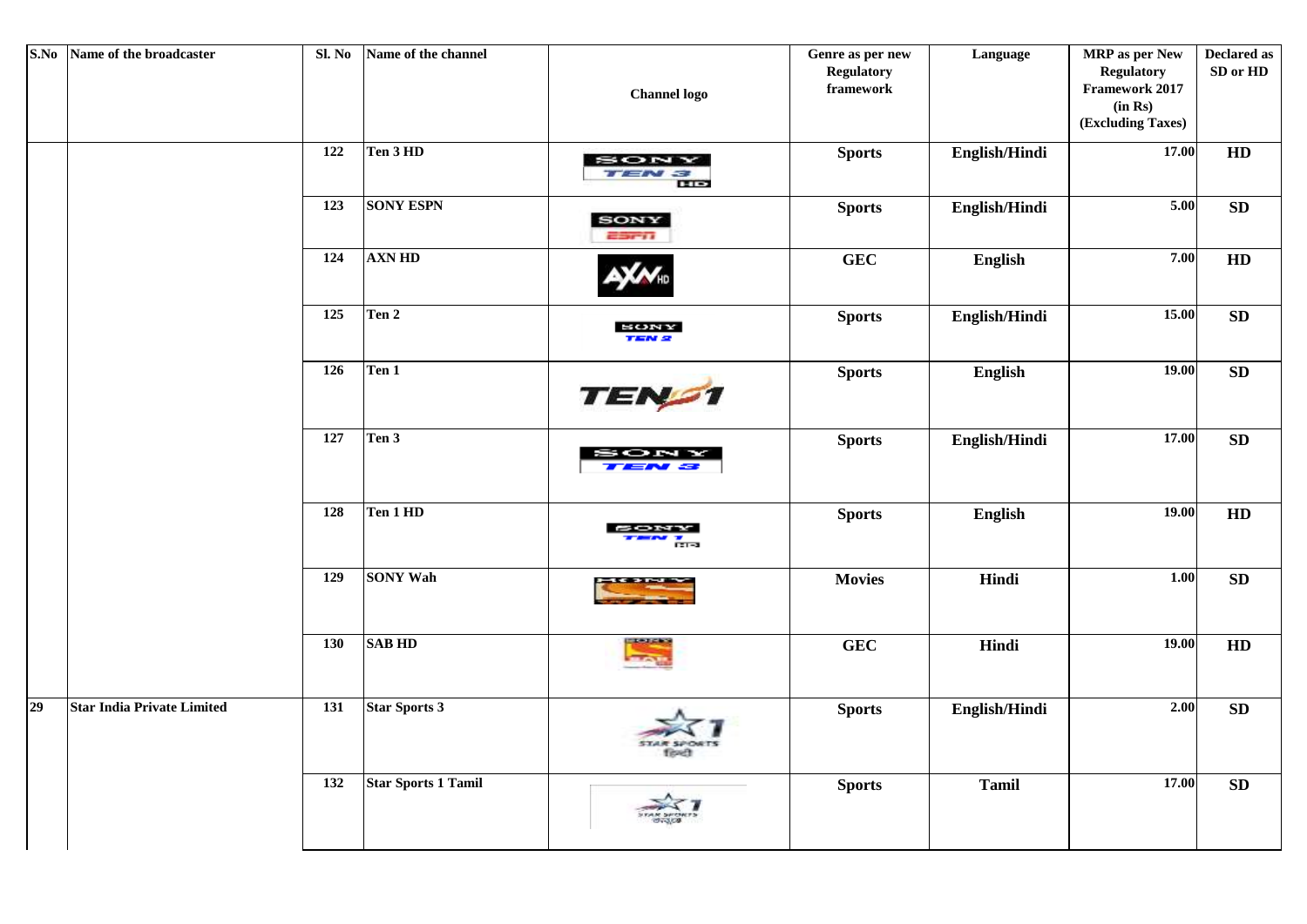| S.No Name of the broadcaster |     | Sl. No Name of the channel  | <b>Channel logo</b> | Genre as per new<br>Regulatory<br>framework | Language      | MRP as per New<br><b>Regulatory</b><br>Framework 2017<br>(in Rs)<br>(Excluding Taxes) | <b>Declared as</b><br>SD or HD |
|------------------------------|-----|-----------------------------|---------------------|---------------------------------------------|---------------|---------------------------------------------------------------------------------------|--------------------------------|
|                              | 133 | <b>Star Sports Select 2</b> | STAR SPORTS         | <b>Sports</b>                               | English/Hindi | 7.00                                                                                  | ${\bf SD}$                     |
|                              | 134 | <b>Star Bharat</b>          | <b>STAR STRIT</b>   | <b>GEC</b>                                  | Hindi         | $\bf 10.00$                                                                           | ${\bf SD}$                     |
|                              | 135 | <b>Movies OK</b>            | MONTES OK           | <b>Movies</b>                               | Hindi         | 1.00                                                                                  | ${\bf SD}$                     |
|                              | 136 | <b>Star Sports 1 Hindi</b>  |                     | <b>Sports</b>                               | Hindi         | 19.00                                                                                 | ${\bf SD}$                     |
|                              | 137 | <b>Star Gold</b>            |                     | <b>Movies</b>                               | Hindi         | 8.00                                                                                  | ${\bf SD}$                     |
|                              | 138 | <b>Star Jalsha</b>          | Star-Month          | <b>GEC</b>                                  | <b>Bangla</b> | 19.00                                                                                 | SD                             |
|                              | 139 | <b>Star Movies</b>          | <b>MAYIES</b>       | <b>Movies</b>                               | English       | 12.00                                                                                 | ${\bf SD}$                     |
|                              | 140 | <b>Star Gold Select</b>     | <b>SELECT</b>       | <b>Movies</b>                               | Hindi         | 7.00                                                                                  | ${\bf SD}$                     |
|                              | 141 | <b>Star Plus</b>            |                     | <b>GEC</b>                                  | Hindi         | 19.00                                                                                 | ${\bf SD}$                     |
|                              | 142 | <b>Star Pravah</b>          | Stor                | <b>GEC</b>                                  | Marathi       | 9.00                                                                                  | ${\bf SD}$                     |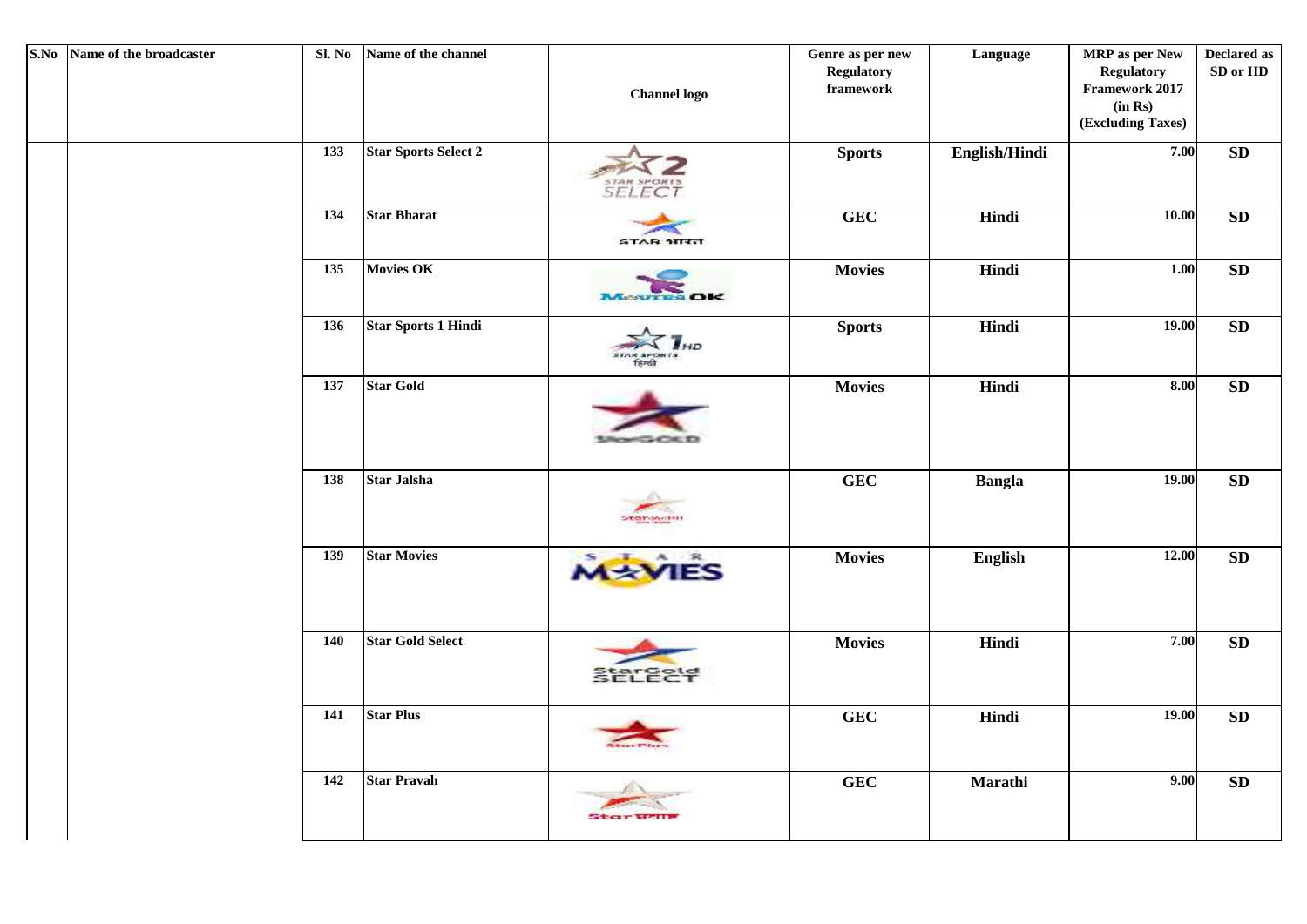| S.No Name of the broadcaster | Sl. No | Name of the channel     | <b>Channel</b> logo             | Genre as per new<br><b>Regulatory</b><br>${\bf framework}$ | Language      | MRP as per New<br><b>Regulatory</b><br>Framework 2017<br>(in Rs)<br>(Excluding Taxes) | <b>Declared as</b><br>SD or HD |
|------------------------------|--------|-------------------------|---------------------------------|------------------------------------------------------------|---------------|---------------------------------------------------------------------------------------|--------------------------------|
|                              | 143    | <b>Star Sports 1</b>    |                                 | <b>Sports</b>                                              | English/Hindi | 19.00                                                                                 | SD                             |
|                              | 144    | <b>Star Sports 2</b>    | <b>SPORTS</b>                   | <b>Sports</b>                                              | English/Hindi | 6.00                                                                                  | ${\bf SD}$                     |
|                              | 145    | <b>Star World</b>       |                                 | <b>GEC</b>                                                 | English       | 8.00                                                                                  | ${\bf SD}$                     |
|                              | 146    | <b>Jalsha Movies</b>    |                                 | <b>Movies</b>                                              | <b>Bangla</b> | $6.00$                                                                                | SD                             |
|                              | 147    | <b>Star Sports HD 2</b> | <b>STAR SPORTS</b>              | <b>Sports</b>                                              | English/Hindi | 19.00                                                                                 | HD                             |
|                              | 148    | <b>Star Sports HD1</b>  | <b>STAR SPORTS</b>              | <b>Sports</b>                                              | English/Hindi | 19.00                                                                                 | HD                             |
|                              | 149    | <b>Star Bharat HD</b>   | STAR भारत HD<br>or 2 mi, gut an | <b>GEC</b>                                                 | Hindi         | 19.00                                                                                 | HD                             |
|                              | 150    | <b>Star Gold HD</b>     | 150/GOLD HD                     | <b>Movies</b>                                              | Hindi         | 10.00                                                                                 | HD                             |
|                              | 151    | <b>Star Movies HD</b>   |                                 | <b>Movies</b>                                              | English       | 19.00                                                                                 | HD                             |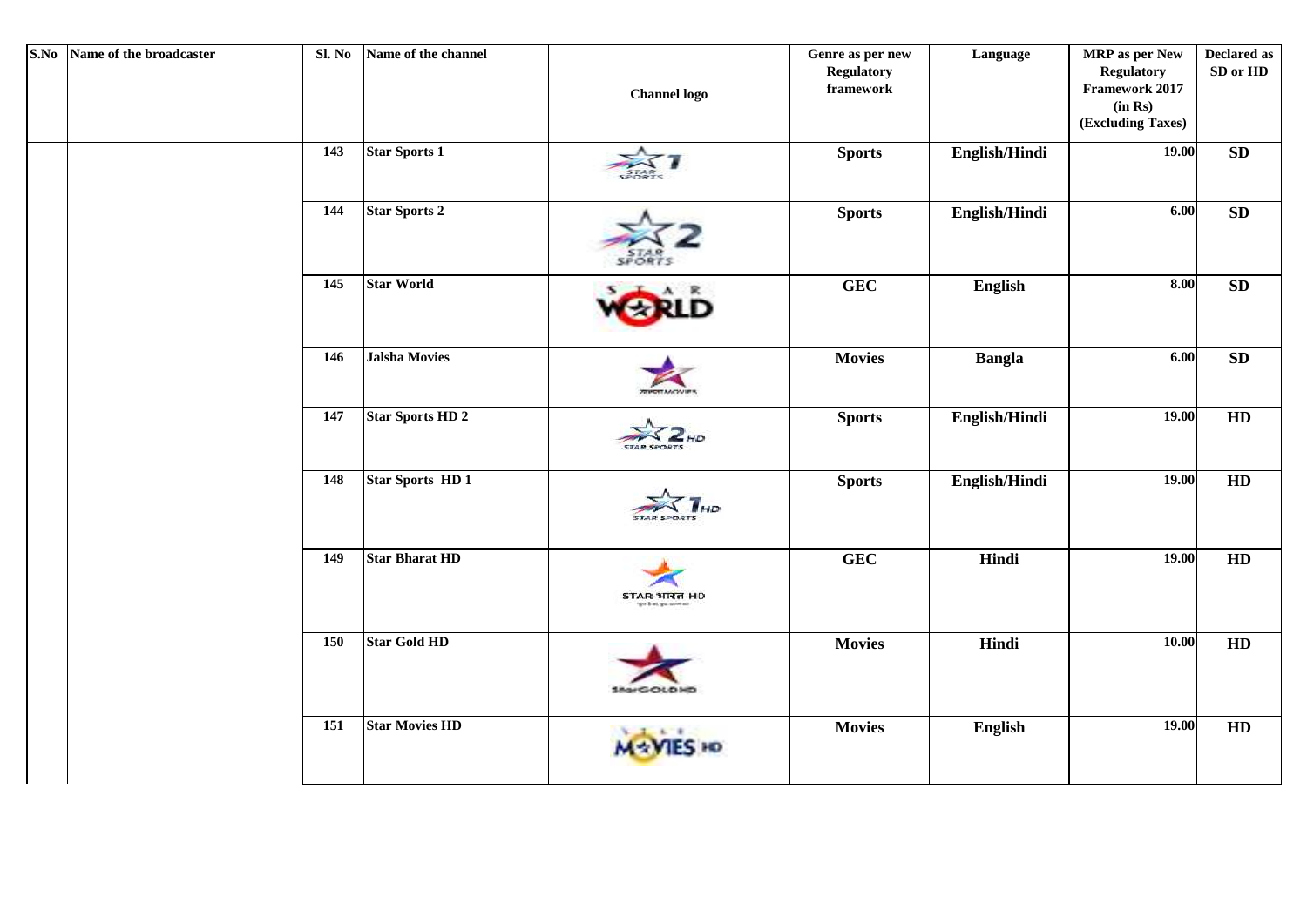| S.No Name of the broadcaster | Sl. No     | Name of the channel          | <b>Channel</b> logo                     | Genre as per new<br><b>Regulatory</b><br>framework | Language      | <b>MRP</b> as per New<br><b>Regulatory</b><br>Framework 2017<br>(in Rs)<br>(Excluding Taxes) | <b>Declared as</b><br>${\bf SD}$ or ${\bf HD}$ |
|------------------------------|------------|------------------------------|-----------------------------------------|----------------------------------------------------|---------------|----------------------------------------------------------------------------------------------|------------------------------------------------|
|                              | 152        | <b>Star Plus HD</b>          | <b>StarPlus HD</b><br>रिशता थही, बात नई | <b>GEC</b>                                         | Hindi         | 19.00                                                                                        | HD                                             |
|                              | 153        | <b>Star World Prmiere HD</b> | NCXIC HIJ                               | <b>GEC</b>                                         | English       | 9.00                                                                                         | HD                                             |
|                              | 154        | Star Sports 1 HD Hindi       | <b>STAR SPORTS</b><br>finet             | <b>Sports</b>                                      | Hindi         | 19.00                                                                                        | HD                                             |
|                              | 155        | <b>Star Sports Select 1</b>  |                                         | <b>Sports</b>                                      | English/Hindi | 19.00                                                                                        | SD                                             |
|                              | 156        | <b>Star Movies Select HD</b> | STAR MOVES<br>SELECT HD                 | <b>Movies</b>                                      | English       | 10.00                                                                                        | HD                                             |
|                              | 157        | <b>Star World HD</b>         |                                         | <b>GEC</b>                                         | English       | 9.00                                                                                         | HD                                             |
|                              | 158        | <b>Star Sports First</b>     |                                         | <b>Sports</b>                                      | English/Hindi | 1.00                                                                                         | SD                                             |
|                              | <b>159</b> | <b>MAA Gold</b>              |                                         | <b>Movies</b>                                      | <b>Telugu</b> | 2.00                                                                                         | SD                                             |
|                              | 160        | <b>MAA Movies</b>            |                                         | <b>Movies</b>                                      | <b>Telugu</b> | 10.00                                                                                        | SD                                             |
|                              | 161        | <b>MAA Music</b>             |                                         | <b>Music</b>                                       | <b>Telugu</b> | 1.00                                                                                         | SD                                             |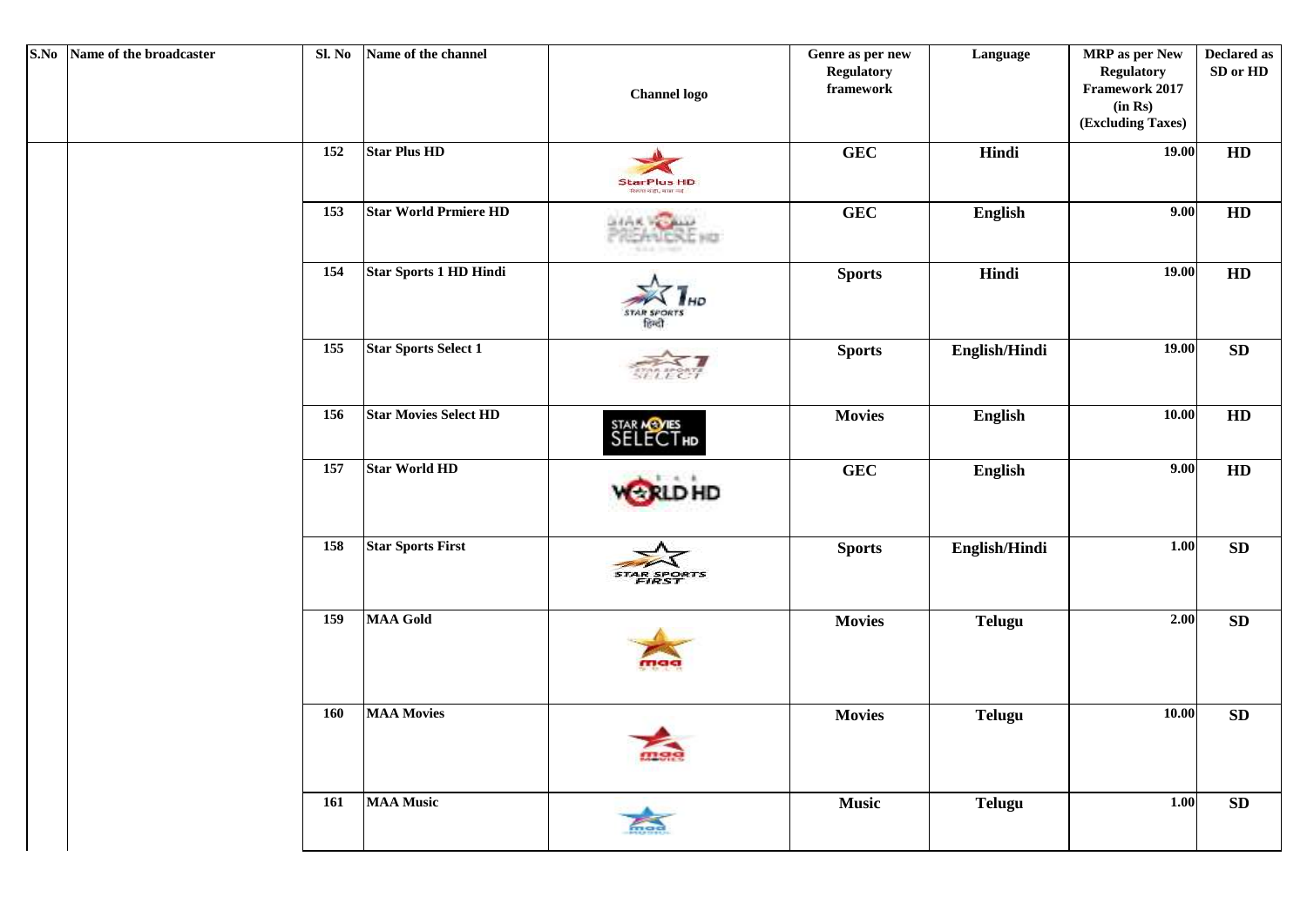| S.No Name of the broadcaster | Sl. No | Name of the channel            | <b>Channel logo</b>                  | Genre as per new<br><b>Regulatory</b><br>framework | Language      | MRP as per New<br><b>Regulatory</b><br>Framework 2017<br>(in Rs)<br>(Excluding Taxes) | <b>Declared as</b><br>SD or HD |
|------------------------------|--------|--------------------------------|--------------------------------------|----------------------------------------------------|---------------|---------------------------------------------------------------------------------------|--------------------------------|
|                              | 162    | <b>MAA TV</b>                  | rs cs ci                             | <b>GEC</b>                                         | <b>Telugu</b> | 19.00                                                                                 | ${\bf SD}$                     |
|                              | 163    | <b>Star Pravah HD</b>          | Star SHIGHD                          | <b>GEC</b>                                         | Marathi       | 15.00                                                                                 | HD                             |
|                              | 164    | Star Jalsha HD                 | Million Presentation in a            | GEC                                                | <b>Bangla</b> | 19.00                                                                                 | HD                             |
|                              | 165    | Jalsha Movies HD               | THE REVENUES HE                      | <b>Movies</b>                                      | <b>Bangla</b> | 19.00                                                                                 | HD                             |
|                              | 166    | <b>Star Sports Select HD 1</b> | <b>TUNE SPORTS</b>                   | <b>Sports</b>                                      | English/Hindi | 19.00                                                                                 | HD                             |
|                              | 167    | <b>Star Sports Select HD 2</b> | HIS<br><b>SELEC</b>                  | <b>Sports</b>                                      | English/Hindi | 10.00                                                                                 | HD                             |
|                              | 168    | <b>MAA HD</b>                  | maallo                               | <b>GEC</b>                                         | <b>Telugu</b> | 19.00                                                                                 | HD                             |
|                              | 169    | <b>Star Gold Select HD</b>     | SELECT-                              | <b>Movies</b>                                      | Hindi         | 8.00                                                                                  | HD                             |
|                              | 170    | <b>MAA Movies HD</b>           | <b>THE W</b><br><b>MORAL I E.S. </b> | <b>Movies</b>                                      | <b>Telugu</b> | 19.00                                                                                 | HD                             |
|                              | 171    | <b>Star Sport 1 Telugu</b>     | TAR SPONTS<br>digos                  | <b>Sports</b>                                      | <b>Telugu</b> | 19.00                                                                                 | ${\bf SD}$                     |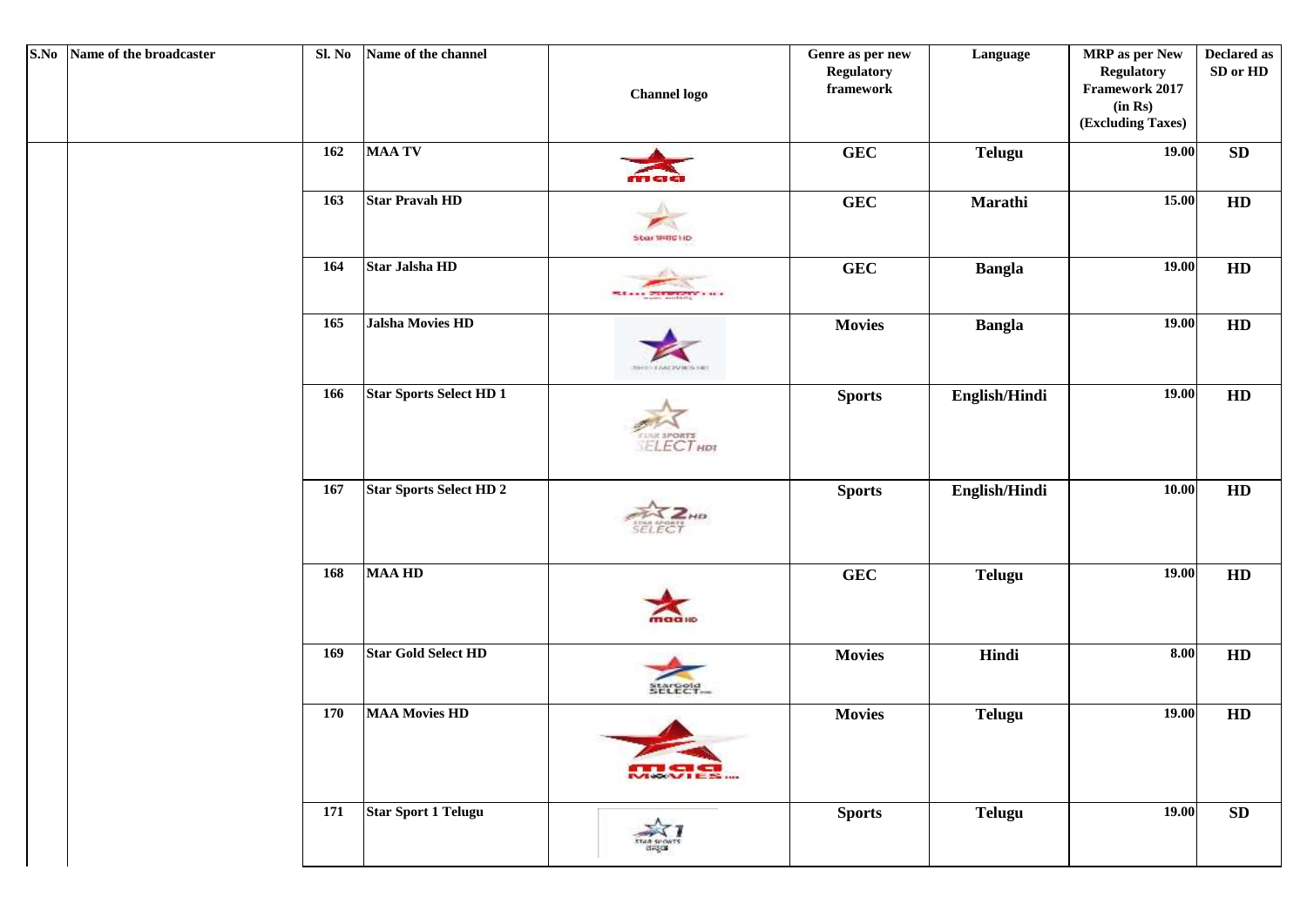| S.No | Name of the broadcaster       | Sl. No | Name of the channel         | <b>Channel</b> logo | Genre as per new<br><b>Regulatory</b><br>${\bf framework}$ | Language      | MRP as per New<br><b>Regulatory</b><br>Framework 2017<br>(in Rs)<br>(Excluding Taxes) | <b>Declared as</b><br>SD or HD |
|------|-------------------------------|--------|-----------------------------|---------------------|------------------------------------------------------------|---------------|---------------------------------------------------------------------------------------|--------------------------------|
|      |                               | 172    | Star Sport 1 Kannada        |                     | <b>Sports</b>                                              | Kannada       | 19.00                                                                                 | SD                             |
|      |                               | 173    | <b>Star Utsav</b>           |                     | <b>GEC</b>                                                 | Hindi         | 1.00                                                                                  | ${\bf SD}$                     |
|      |                               | 174    | <b>Star Sports 1 Bangla</b> |                     | <b>Sports</b>                                              | <b>Bangla</b> | 6.00                                                                                  | ${\bf SD}$                     |
|      |                               | 175    | Star Sports 1 Marathi       |                     | <b>Sports</b>                                              | Marathi       | 13.00                                                                                 | ${\bf SD}$                     |
|      |                               | 176    | <b>Star Utsav Movies</b>    | <b>MOVIES</b>       | <b>Movies</b>                                              | Hindi         | 1.00                                                                                  | SD                             |
| 30   | <b>SUN TV Network Limited</b> | 177    | <b>Adithya TV</b>           |                     | GEC                                                        | <b>Tamil</b>  | 9.00                                                                                  | ${\bf SD}$                     |
|      |                               | 178    | <b>Chintu TV</b>            |                     | <b>Kids</b>                                                | Kannada       | 6.00                                                                                  | ${\bf SD}$                     |
|      |                               | 179    | <b>Chutti TV</b>            | <b>CHUTHI</b>       | <b>Kids</b>                                                | <b>Tamil</b>  | 6.00                                                                                  | ${\bf SD}$                     |
|      |                               | 180    | <b>Gemini Comedy</b>        |                     | <b>GEC</b>                                                 | <b>Telugu</b> | 5.00                                                                                  | SD                             |
|      |                               | 181    | Gemini Life                 |                     | <b>GEC</b>                                                 | <b>Telugu</b> | $5.00\,$                                                                              | ${\bf SD}$                     |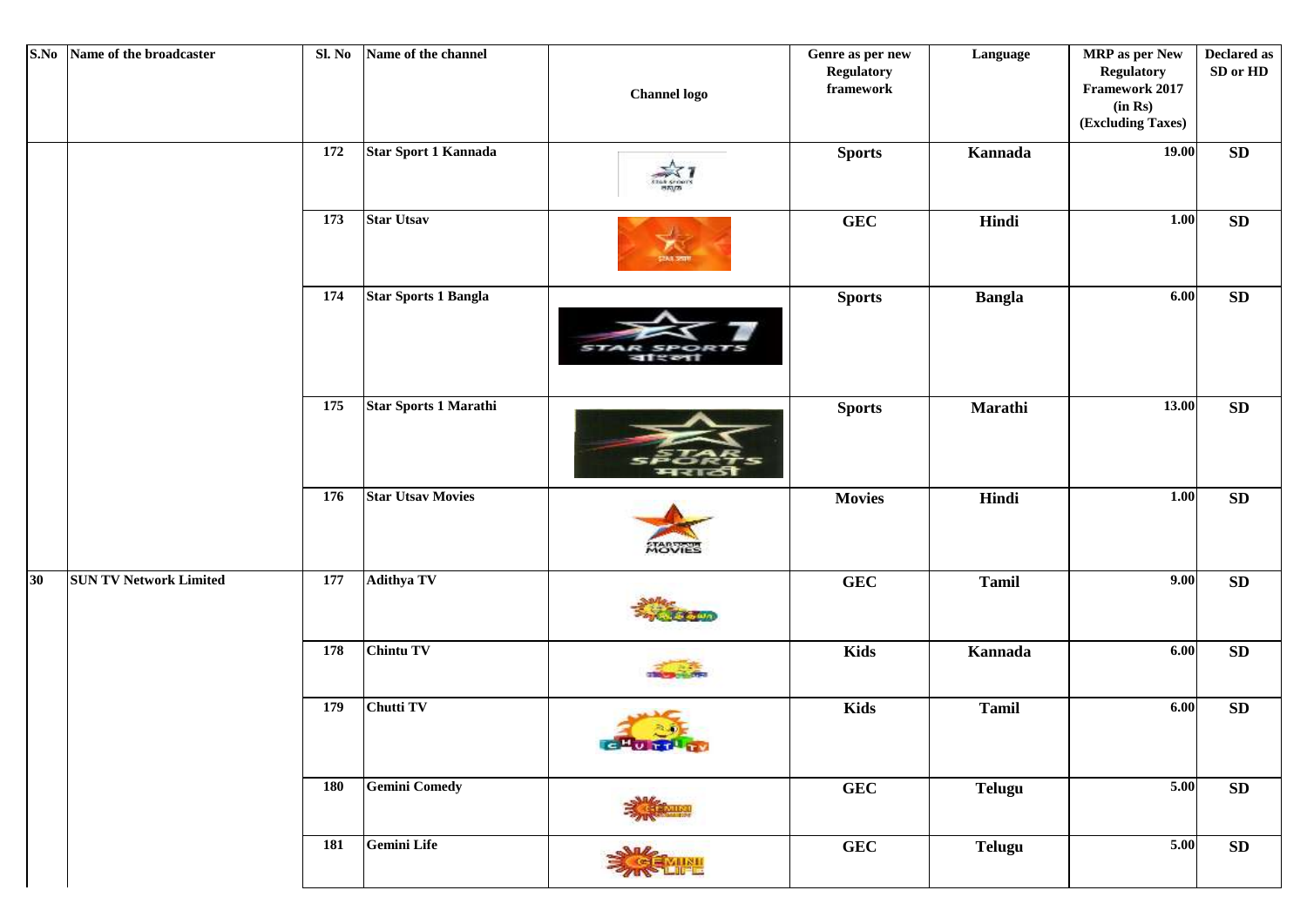| S.No Name of the broadcaster | Sl. No     | Name of the channel  | <b>Channel logo</b> | Genre as per new<br>Regulatory<br>${\bf framework}$ | Language      | <b>MRP</b> as per New<br><b>Regulatory</b><br>Framework 2017<br>(in Rs)<br>(Excluding Taxes) | <b>Declared as</b><br>SD or HD |
|------------------------------|------------|----------------------|---------------------|-----------------------------------------------------|---------------|----------------------------------------------------------------------------------------------|--------------------------------|
|                              | 182        | <b>Gemini Movies</b> |                     | <b>GEC</b>                                          | <b>Telugu</b> | 17.00                                                                                        | ${\bf SD}$                     |
|                              | 183        | <b>Gemini Music</b>  |                     | <b>Music</b>                                        | <b>Telugu</b> | 4.00                                                                                         | ${\bf SD}$                     |
|                              | 184        | <b>Gemini News</b>   |                     | <b>News</b>                                         | <b>Telugu</b> | 0.10                                                                                         | ${\bf SD}$                     |
|                              | 185        | Gemini TV            | <b>AVAILABLE</b>    | <b>GEC</b>                                          | <b>Telugu</b> | 19.00                                                                                        | ${\bf SD}$                     |
|                              | 186        | <b>KTV</b>           | KTV                 | <b>GEC</b>                                          | <b>Tamil</b>  | 19.00                                                                                        | SD                             |
|                              | 187        | <b>Surya Movies</b>  |                     | <b>GEC</b>                                          | Malayalam     | 11.00                                                                                        | ${\bf SD}$                     |
|                              | 188        | Kushi TV             |                     | Kids                                                | <b>Telugu</b> | 4.00                                                                                         | ${\bf SD}$                     |
|                              | 189        | <b>SUN Life</b>      |                     | <b>GEC</b>                                          | <b>Tamil</b>  | 9.00                                                                                         | ${\bf SD}$                     |
|                              | <b>190</b> | <b>Sun Music</b>     |                     | <b>Music</b>                                        | <b>Tamil</b>  | 6.00                                                                                         | ${\bf SD}$                     |
|                              | 191        | <b>Sun News</b>      |                     | <b>News</b>                                         | <b>Tamil</b>  | 1.00                                                                                         | SD                             |
|                              | 192        | <b>Surya Music</b>   |                     | <b>Music</b>                                        | Malayalam     | 4.00                                                                                         | SD                             |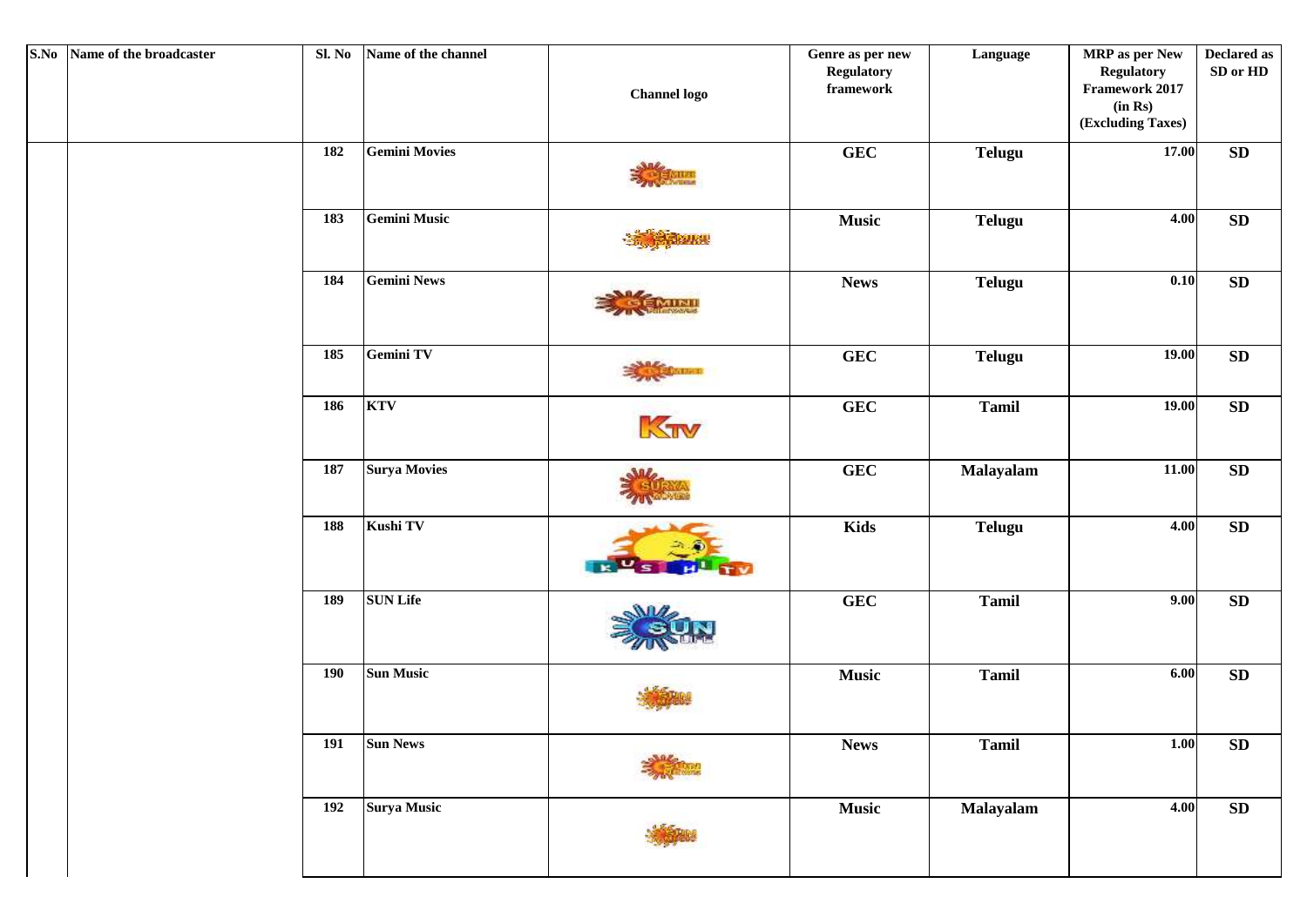| S.No Name of the broadcaster | Sl. No | Name of the channel | <b>Channel logo</b> | Genre as per new<br><b>Regulatory</b><br>${\bf framework}$ | Language     | MRP as per New<br><b>Regulatory</b><br>Framework 2017<br>(in Rs)<br>(Excluding Taxes) | Declared as<br>SD or HD |
|------------------------------|--------|---------------------|---------------------|------------------------------------------------------------|--------------|---------------------------------------------------------------------------------------|-------------------------|
|                              | 193    | <b>SUNTV</b>        |                     | GEC                                                        | <b>Tamil</b> | 19.00                                                                                 | ${\bf SD}$              |
|                              | 194    | <b>Surya Comedy</b> |                     | ${\bf GEC}$                                                | Malayalam    | 4.00                                                                                  | ${\bf SD}$              |
|                              | 195    | Surya TV            |                     | GEC                                                        | Malayalam    | 12.00                                                                                 | ${\bf SD}$              |
|                              | 196    | <b>Udaya Comedy</b> |                     | ${\bf GEC}$                                                | Kannada      | 6.00                                                                                  | ${\bf SD}$              |
|                              | 197    | <b>Udaya Movies</b> |                     | <b>GEC</b>                                                 | Kannada      | 16.00                                                                                 | ${\bf SD}$              |
|                              | 198    | <b>Udaya Music</b>  |                     | <b>Music</b>                                               | Kannada      | 6.00                                                                                  | ${\bf SD}$              |
|                              | 199    | <b>Udaya News</b>   |                     | <b>News</b>                                                | Kannada      | 0.10                                                                                  | ${\bf SD}$              |
|                              | 200    | <b>Udaya TV</b>     |                     | GEC                                                        | Kannada      | 17.00                                                                                 | ${\bf SD}$              |
|                              | 201    | Kochu TV            | Area                | <b>Kids</b>                                                | Malayalam    | 5.00                                                                                  | ${\bf SD}$              |
|                              | 202    | Sun TV HD           | Jales<br>Ville      | <b>GEC</b>                                                 | Tamil        | 19.00                                                                                 | HD                      |
|                              | 203    | <b>KTV HD</b>       | KTVHD               | <b>GEC</b>                                                 | <b>Tamil</b> | 19.00                                                                                 | HD                      |
|                              |        |                     |                     |                                                            |              |                                                                                       |                         |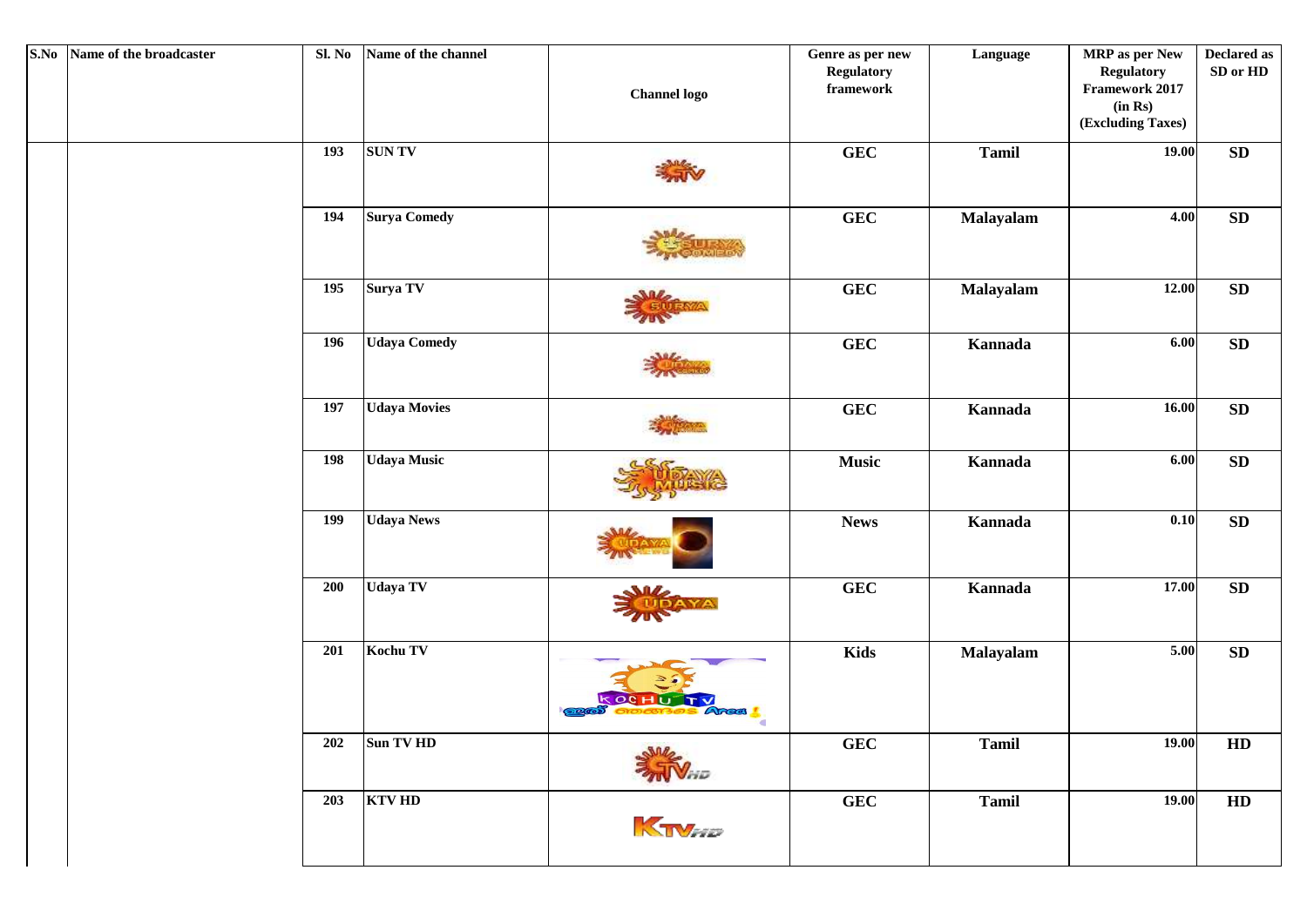| S.No | Name of the broadcaster                         | Sl. No | Name of the channel      | <b>Channel</b> logo                  | Genre as per new<br><b>Regulatory</b><br>framework | Language      | <b>MRP</b> as per New<br><b>Regulatory</b><br>Framework 2017<br>(in Rs)<br>(Excluding Taxes) | <b>Declared as</b><br>SD or HD |
|------|-------------------------------------------------|--------|--------------------------|--------------------------------------|----------------------------------------------------|---------------|----------------------------------------------------------------------------------------------|--------------------------------|
|      |                                                 | 204    | <b>Sun Music HD</b>      |                                      | <b>Music</b>                                       | <b>Tamil</b>  | 19.00                                                                                        | HD                             |
|      |                                                 | 205    | <b>Gemini TV HD</b>      |                                      | <b>GEC</b>                                         | <b>Telugu</b> | 19.00                                                                                        | HD                             |
|      |                                                 | 206    | <b>Gemini Music HD</b>   | 550                                  | <b>Music</b>                                       | <b>Telugu</b> | 19.00                                                                                        | HD                             |
|      |                                                 | 207    | <b>Gemini Movies HD</b>  | SIL<br>8 H D                         | <b>GEC</b>                                         | <b>Telugu</b> | 19.00                                                                                        | HD                             |
|      |                                                 | 208    | Surya TV HD              |                                      | <b>GEC</b>                                         | Malayalam     | 19.00                                                                                        | HD                             |
|      |                                                 | 209    | <b>Udaya TV HD</b>       |                                      | <b>GEC</b>                                         | Kannada       | 19.00                                                                                        | HD                             |
| 31   | <b>Suryansh Broadcasting Private</b><br>Limited | 210    | <b>Flowers</b>           |                                      | <b>GEC</b>                                         | Malayalam     | 10.00                                                                                        | SD                             |
| 32   | <b>Turner International India Pvt Ltd</b>       | 211    | <b>Cartoon Network</b>   | GN                                   | <b>Kids</b>                                        | Hindi         | 4.25                                                                                         | ${\bf SD}$                     |
|      |                                                 | 212    | <b>CNN</b> International | <b>FINER</b><br><b>INTERNATIONAL</b> | <b>News</b>                                        | English       | 0.50                                                                                         | ${\bf SD}$                     |
|      |                                                 | 213    | <b>HBO</b>               | <b>HBO</b>                           | <b>Movies</b>                                      | English       | 10.00                                                                                        | ${\bf SD}$                     |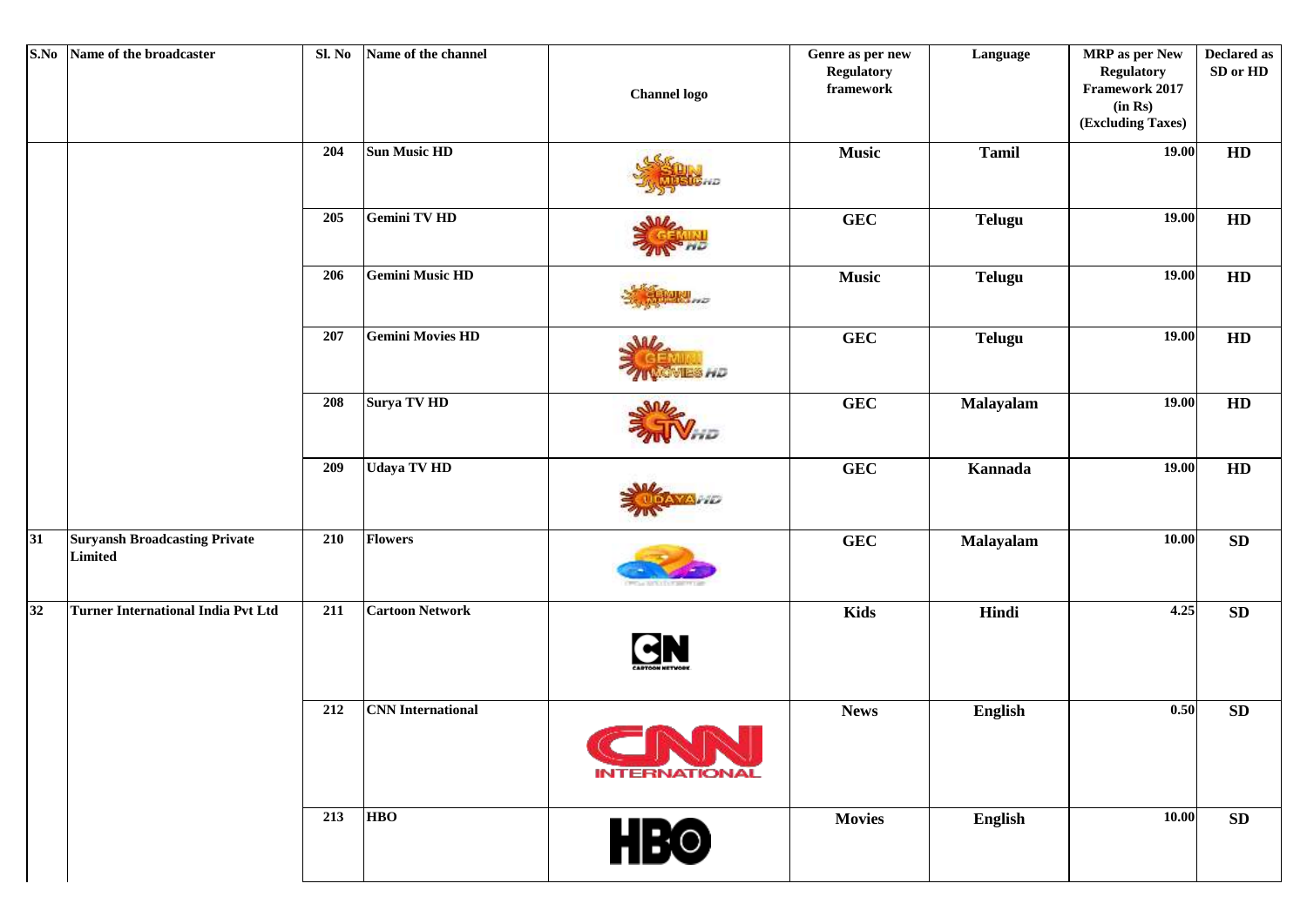| S.No            | Name of the broadcaster        | Sl. No | Name of the channel        | <b>Channel logo</b>                   | Genre as per new<br><b>Regulatory</b><br>${\bf framework}$ | Language     | <b>MRP</b> as per New<br><b>Regulatory</b><br><b>Framework 2017</b><br>(in Rs)<br>(Excluding Taxes) | <b>Declared as</b><br>SD or HD |
|-----------------|--------------------------------|--------|----------------------------|---------------------------------------|------------------------------------------------------------|--------------|-----------------------------------------------------------------------------------------------------|--------------------------------|
|                 |                                | 214    | $\overline{POGO}$          | $P_o$ go                              | <b>Kids</b>                                                | Hindi        | 4.25                                                                                                | ${\bf SD}$                     |
|                 |                                | 215    | <b>Cartoon Network HD+</b> |                                       | <b>Kids</b>                                                | Hindi        | 5.00                                                                                                | HD                             |
|                 |                                | 216    | <b>WB</b>                  |                                       | <b>Movies</b>                                              | English      | 1.00                                                                                                | SD                             |
|                 |                                | 217    | <b>HBO HD</b>              | <b>HBO HD</b>                         | <b>Movies</b>                                              | English      | 12.00                                                                                               | HD                             |
| $\overline{33}$ | <b>TV 18 Broadcast Limited</b> | 218    | <b>CNN News 18</b>         | OM NEWS <sup>18</sup><br>ON YOUR SIDE | <b>News</b>                                                | English      | 0.50                                                                                                | SD                             |
|                 |                                | 219    | <b>CNBC</b> Bajaar         |                                       | <b>News</b>                                                | Gujarati     | 1.00                                                                                                | ${\bf SD}$                     |
|                 |                                | 220    | <b>CNBC TV 18 Prime HD</b> | <b>EIME</b>                           | <b>News</b>                                                | English      | 1.00                                                                                                | ${\bf HD}$                     |
|                 |                                | 221    | <b>CNBC</b> Awaaz          |                                       | <b>News</b>                                                | Hindi        | 1.00                                                                                                | ${\bf SD}$                     |
|                 |                                | 222    | <b>News 18 Tamil Nadu</b>  | в<br><b>NEWS</b>                      | <b>News</b>                                                | <b>Tamil</b> | 0.10                                                                                                | ${\bf SD}$                     |
|                 |                                | 223    | <b>News 18 Kerala</b>      | 18<br><b>NEWS</b><br>6dogo            | <b>News</b>                                                | Malayalam    | 0.10                                                                                                | ${\bf SD}$                     |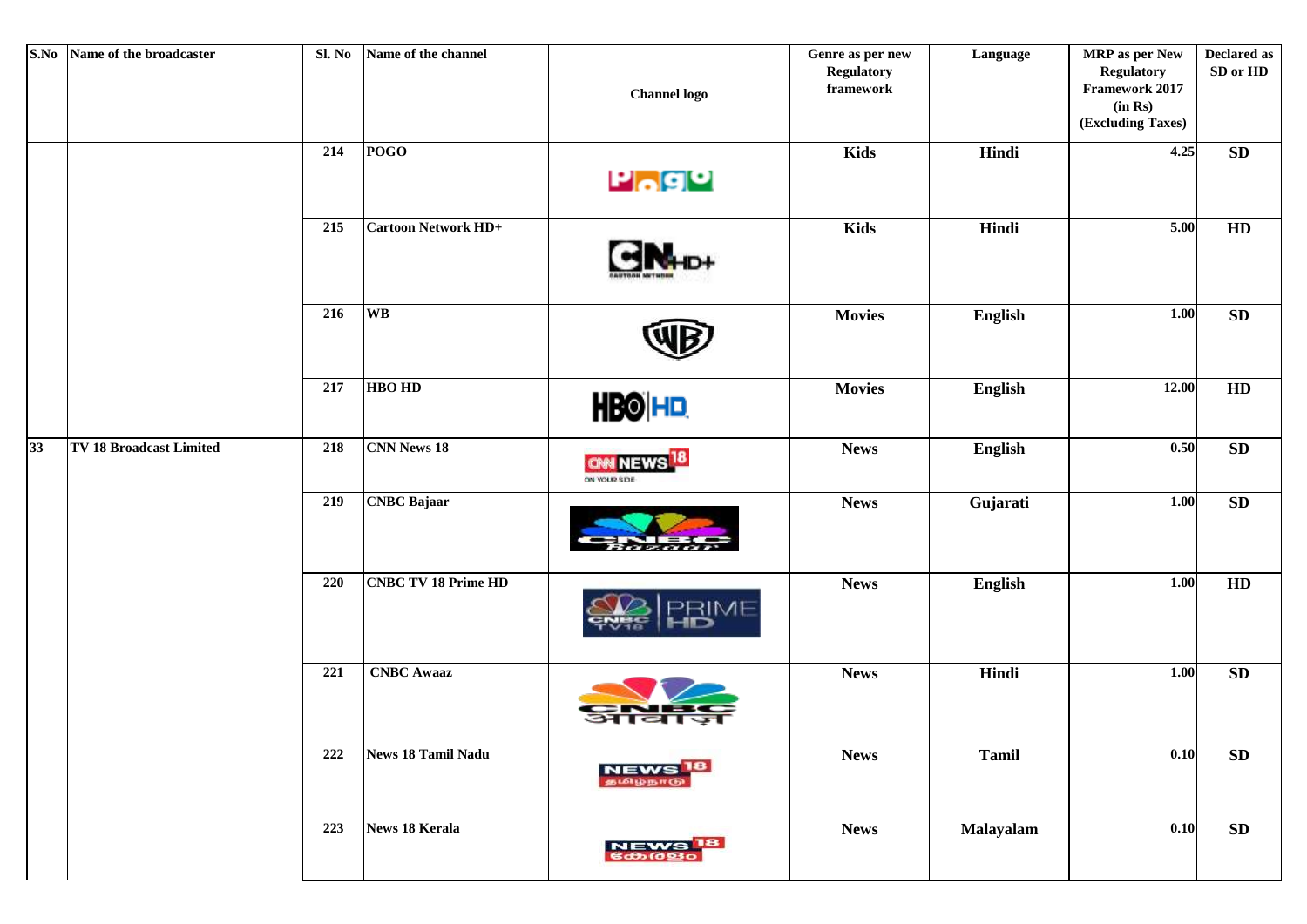| S.No Name of the broadcaster | Sl. No     | Name of the channel                          | <b>Channel</b> logo                                         | Genre as per new<br><b>Regulatory</b><br>framework | Language        | MRP as per New<br><b>Regulatory</b><br>Framework 2017<br>(in Rs)<br>(Excluding Taxes) | <b>Declared as</b><br>SD or HD |
|------------------------------|------------|----------------------------------------------|-------------------------------------------------------------|----------------------------------------------------|-----------------|---------------------------------------------------------------------------------------|--------------------------------|
|                              | 224        | News 18 Assam / North East                   | <b>NEWS</b><br><b>ORTH EAS</b>                              | <b>News</b>                                        | <b>Assamese</b> | 0.10                                                                                  | SD                             |
|                              | 225        | <b>News 18 India</b>                         | NEWS <sup>18</sup><br>डया                                   | <b>News</b>                                        | Hindi           | 0.10                                                                                  | ${\bf SD}$                     |
|                              | 226        | <b>CNBC TV 18</b>                            | 181                                                         | <b>News</b>                                        | <b>English</b>  | 4.00                                                                                  | SD                             |
|                              | 227        | <b>News 18 Bihar Jharkhand</b>               | NEWS <sup>18</sup><br>बिहार<br>झारखंड                       | <b>News</b>                                        | Hindi           | 0.10                                                                                  | ${\bf SD}$                     |
|                              | 228        | News 18 Madhya Pradesh /<br>Chattisgarh      | <mark>NEWS <sup>18</sup><br/>मध्यप्रदेश</mark><br>छत्तीसगढ़ | <b>News</b>                                        | Hindi           | 0.10                                                                                  | ${\bf SD}$                     |
|                              | 229        | <b>News 18 Rajasthan</b>                     | <b>NEWS</b><br>राजस्थान                                     | <b>News</b>                                        | Hindi           | 0.10                                                                                  | SD                             |
|                              | <b>230</b> | News 18 Uttar Pradesh/<br><b>Uttaranchal</b> | <b>NEWS</b><br>उत्तरप्रदेश<br>उत्तराखड                      | <b>News</b>                                        | Hindi           | 0.10                                                                                  | SD                             |
|                              | 231        | News 18 Urdu                                 |                                                             | <b>News</b>                                        | Urdu            | 0.10                                                                                  | SD                             |
|                              | 232        | <b>News 18 Kannada</b>                       | NEWS <sup>18</sup><br>ಕ ಸ್ತ                                 | <b>News</b>                                        | Kannada         | 0.10                                                                                  | ${\bf SD}$                     |
|                              | 233        | <b>News 18 Bangla</b>                        | 18<br><mark>NEWS</mark><br>বাংলা                            | <b>News</b>                                        | <b>Bangla</b>   | 0.10                                                                                  | ${\bf SD}$                     |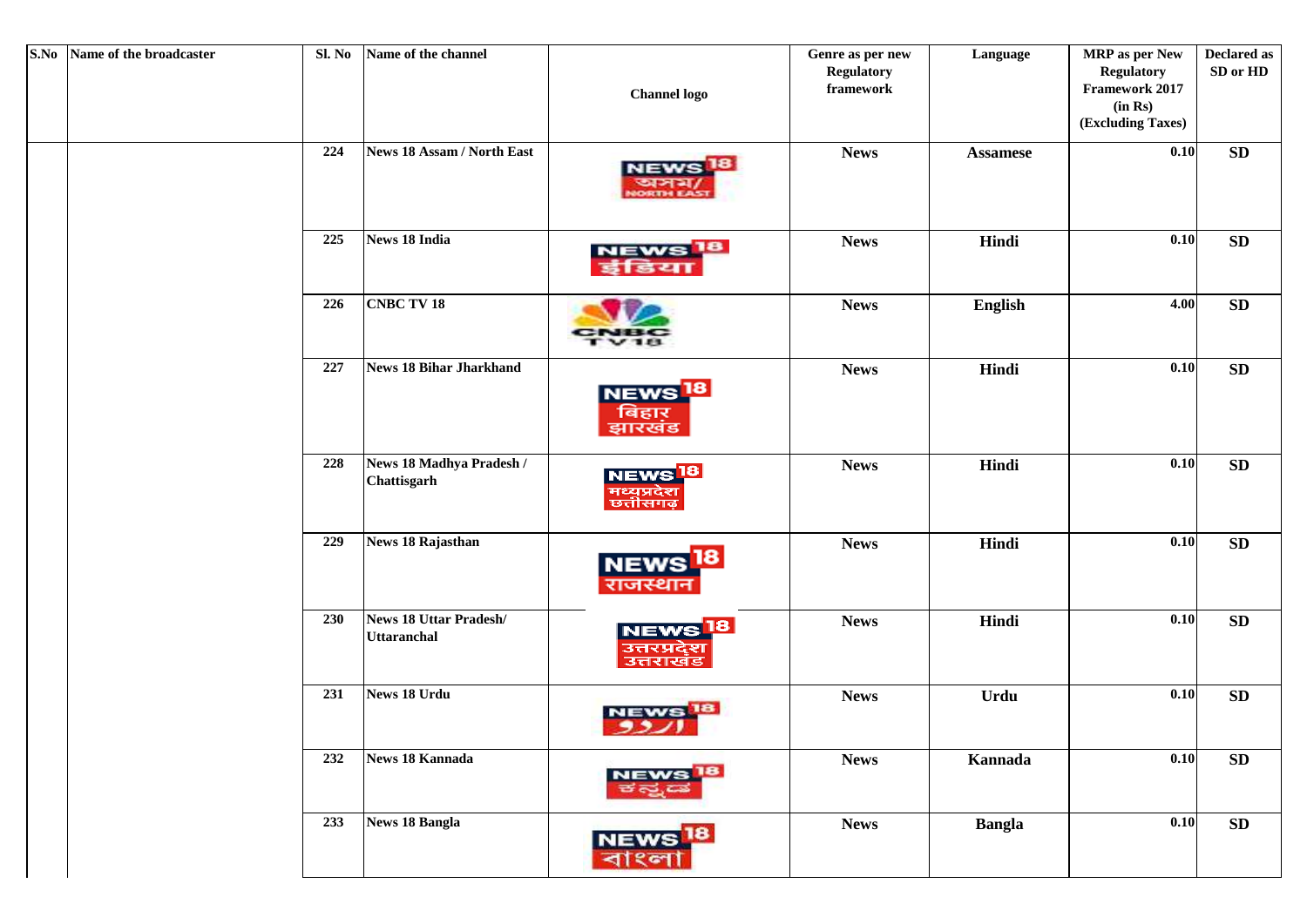| S.No            | Name of the broadcaster         | Sl. No | Name of the channel                                    | <b>Channel logo</b>                   | Genre as per new<br><b>Regulatory</b><br>framework | Language | MRP as per New<br><b>Regulatory</b><br>Framework 2017<br>(in Rs)<br>(Excluding Taxes) | <b>Declared as</b><br>SD or HD |
|-----------------|---------------------------------|--------|--------------------------------------------------------|---------------------------------------|----------------------------------------------------|----------|---------------------------------------------------------------------------------------|--------------------------------|
|                 |                                 | 234    | News 18 Punjab / Haryana /<br><b>Himanchal Pradesh</b> |                                       | <b>News</b>                                        | Punjabi  | 0.10                                                                                  | ${\bf SD}$                     |
|                 |                                 | 235    | News 18 Gujarati                                       | NEWS <sup>18</sup><br><b>FLOY RIV</b> | <b>News</b>                                        | Gujarati | 0.10                                                                                  | ${\bf SD}$                     |
|                 |                                 | 236    | <b>News 18 Odia</b>                                    | <b>NEWS</b><br>යගප                    | <b>News</b>                                        | Odia     | 0.10                                                                                  | ${\bf SD}$                     |
| 34              | <b>TV Today Network Limited</b> | 237    | Aaj Tak                                                |                                       | <b>News</b>                                        | Hindi    | 0.75                                                                                  | SD                             |
|                 |                                 | 238    | <b>India Today</b>                                     | <b>SBA</b>                            | <b>News</b>                                        | English  | 1.00                                                                                  | ${\bf SD}$                     |
|                 |                                 | 239    | <b>AAJ Tak HD</b>                                      |                                       | <b>News</b>                                        | Hindi    | 1.50                                                                                  | HD                             |
|                 |                                 | 240    | Aaj Tak Tez                                            |                                       | <b>News</b>                                        | Hindi    | 0.25                                                                                  | ${\bf SD}$                     |
| $\overline{35}$ | Viacom 18 Media Private Limited | 241    | <b>Colors</b>                                          | colors                                | <b>GEC</b>                                         | Hindi    | 19.00                                                                                 | ${\bf SD}$                     |
|                 |                                 | 242    | <b>Comedy Central (HD</b><br>Distribution)             | $\bigodot$                            | <b>GEC</b>                                         | English  | 9.00                                                                                  | HD                             |
|                 |                                 | 243    | <b>MTV</b>                                             |                                       | <b>Music</b>                                       | Hindi    | $\boxed{3.00}$                                                                        | ${\bf SD}$                     |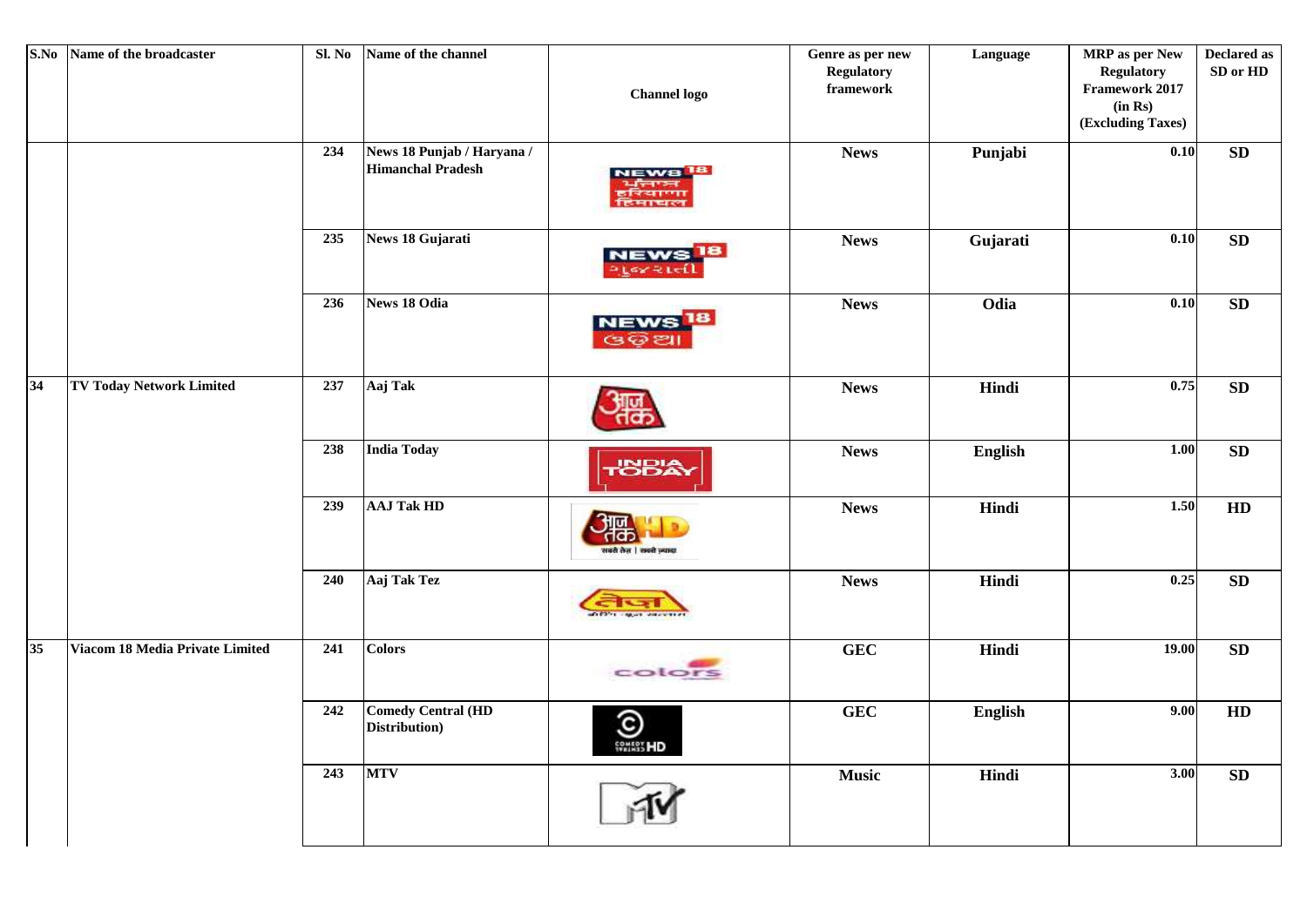| S.No Name of the broadcaster | Sl. No | Name of the channel       | <b>Channel logo</b> | Genre as per new<br><b>Regulatory</b><br>${\bf framework}$ | Language       | <b>MRP</b> as per New<br><b>Regulatory</b><br>Framework 2017<br>(in Rs)<br>(Excluding Taxes) | <b>Declared as</b><br>SD or HD |
|------------------------------|--------|---------------------------|---------------------|------------------------------------------------------------|----------------|----------------------------------------------------------------------------------------------|--------------------------------|
|                              | 244    | <b>NICK</b>               | nica                | <b>Kids</b>                                                | Hindi          | 6.00                                                                                         | ${\bf SD}$                     |
|                              | 245    | <b>NICK JR</b>            | nickelodeon         | <b>Kids</b>                                                | English        | 1.00                                                                                         | ${\bf SD}$                     |
|                              | 246    | <b>SONIC</b>              | Sonic               | <b>Kids</b>                                                | Hindi          | 2.00                                                                                         | ${\bf SD}$                     |
|                              | 247    | VH 1 (HD Distribution)    | VH <sub>1</sub>     | <b>Music</b>                                               | English        | 2.00                                                                                         | HD                             |
|                              | 248    | <b>Colors Infinity HD</b> | <b>INFINITYHO</b>   | <b>GEC</b>                                                 | <b>English</b> | 9.00                                                                                         | HD                             |
|                              | 249    | <b>Colors Infinity</b>    | <b>INFINITY</b>     | <b>GEC</b>                                                 | English        | 5.00                                                                                         | ${\bf SD}$                     |
|                              | 250    | <b>Colors HD</b>          | colorsen            | <b>GEC</b>                                                 | Hindi          | 19.00                                                                                        | HD                             |
|                              | 251    | NICKS HD+                 | nick HD+            | <b>Kids</b>                                                | Hindi          | 10.00                                                                                        | HD                             |
|                              | 252    | <b>Colors Cineplex</b>    | CONFELEX            | <b>Movies</b>                                              | Hindi          | 3.00                                                                                         | ${\bf SD}$                     |
|                              | 253    | <b>MTV</b> Beats          | <b>SYCHOLS</b>      | <b>Music</b>                                               | Hindi          | 0.10                                                                                         | ${\bf SD}$                     |
|                              | 254    | <b>Colors Kannada HD</b>  | COLORS              | <b>GEC</b>                                                 | Kannada        | 19.00                                                                                        | HD                             |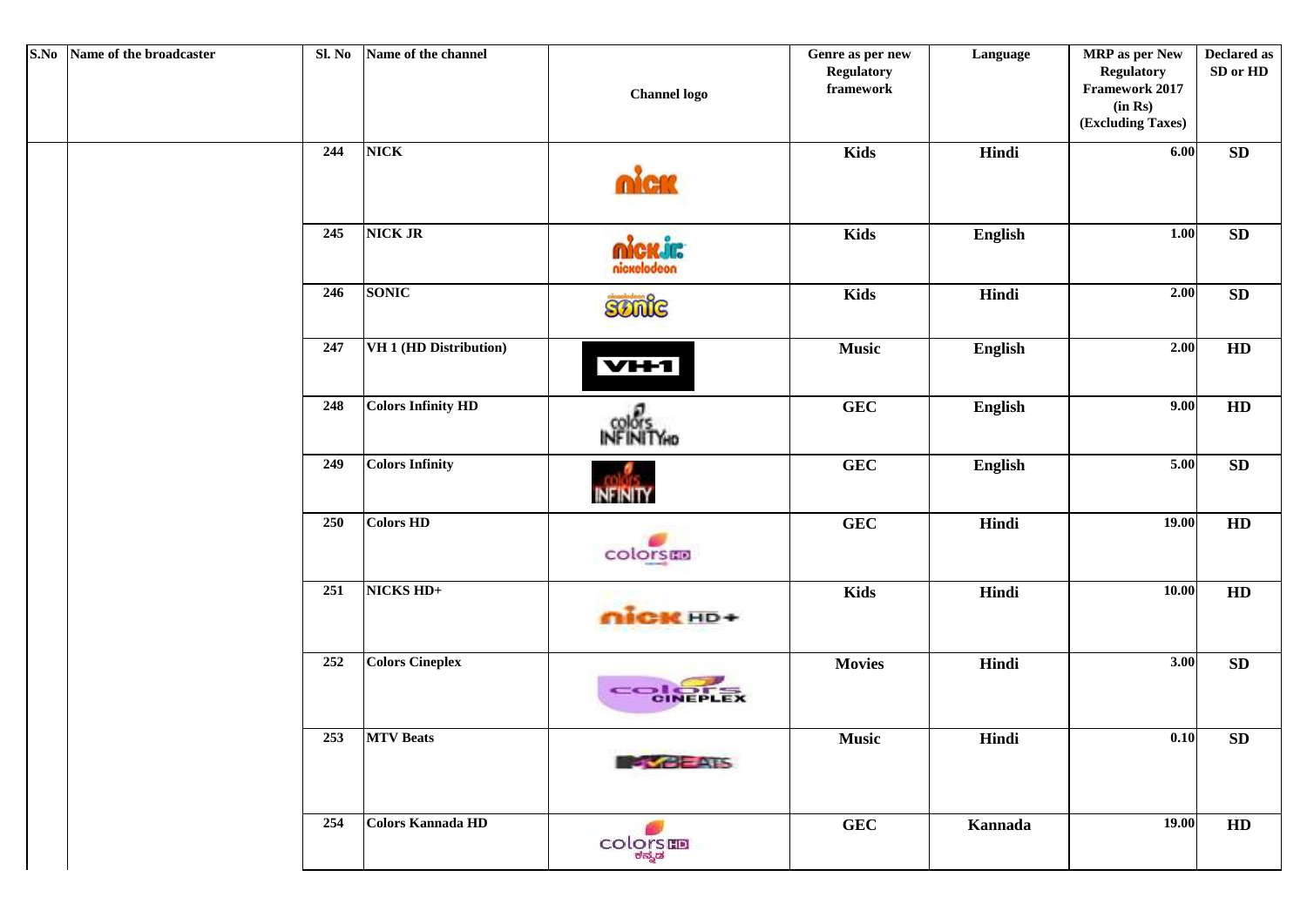| S.No Name of the broadcaster | Sl. No | Name of the channel      | <b>Channel</b> logo                   | Genre as per new<br><b>Regulatory</b><br>${\bf framework}$ | Language      | MRP as per New<br><b>Regulatory</b><br>Framework 2017<br>(in Rs)<br>(Excluding Taxes) | <b>Declared as</b><br>SD or HD |
|------------------------------|--------|--------------------------|---------------------------------------|------------------------------------------------------------|---------------|---------------------------------------------------------------------------------------|--------------------------------|
|                              | 255    | <b>Colors Marathi HD</b> | colorsmo<br>नराठी                     | <b>GEC</b>                                                 | Marathi       | 17.00                                                                                 | HD                             |
|                              | 256    | <b>Colors Bangla HD</b>  | <b>COLORSER</b>                       | ${\bf GEC}$                                                | <b>Bangla</b> | 14.00                                                                                 | HD                             |
|                              | 257    | <b>Colors Super</b>      | <b>SUPER</b>                          | <b>GEC</b>                                                 | Kannada       | 3.00                                                                                  | ${\bf SD}$                     |
|                              | 258    | <b>Colors Bangla</b>     | colora                                | GEC                                                        | <b>Bangla</b> | 7.00                                                                                  | ${\bf SD}$                     |
|                              | 259    | <b>Colors Gujarati</b>   | <b>COLOTS</b>                         | GEC                                                        | Gujarati      | 5.00                                                                                  | SD                             |
|                              | 260    | <b>Colors Kannada</b>    | colors                                | ${\bf GEC}$                                                | Kannada       | 19.00                                                                                 | ${\bf SD}$                     |
|                              | 261    | <b>Colors Marathi</b>    | colors<br>मराठी                       | GEC                                                        | Marathi       | 10.00                                                                                 | ${\bf SD}$                     |
|                              | 262    | <b>Colors Oriya</b>      | colors<br>$\sigma$ $\approx$ $\alpha$ | ${\bf GEC}$                                                | Oriya         | 6.00                                                                                  | ${\bf SD}$                     |
|                              | 263    | <b>MTV Beats HD</b>      | <b>HD AT ATCA</b>                     | <b>Music</b>                                               | Hindi         | $1.00$                                                                                | HD                             |
|                              | 264    | <b>Colors Tamil</b>      | colors                                | <b>GEC</b>                                                 | <b>Tamil</b>  | 3.00                                                                                  | ${\bf SD}$                     |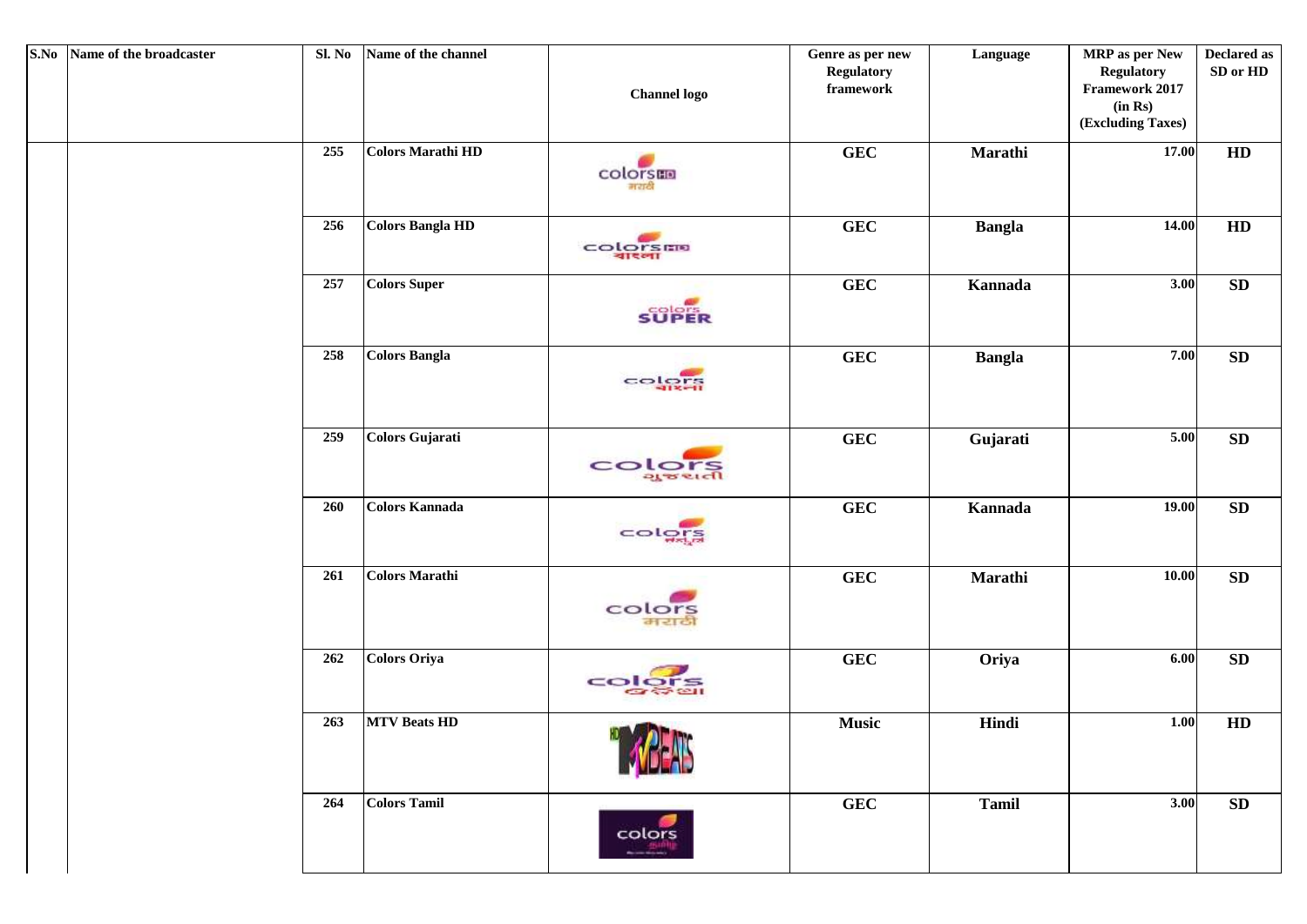| S.No | Name of the broadcaster | Sl. No | Name of the channel           | <b>Channel logo</b>        | Genre as per new<br><b>Regulatory</b><br>framework | Language       | <b>MRP</b> as per New<br><b>Regulatory</b><br>Framework 2017<br>(in Rs)<br>(Excluding Taxes) | <b>Declared as</b><br>SD or HD |
|------|-------------------------|--------|-------------------------------|----------------------------|----------------------------------------------------|----------------|----------------------------------------------------------------------------------------------|--------------------------------|
|      |                         | 265    | <b>Colors Cineplex HD</b>     | COLORE                     | <b>Movies</b>                                      | Hindi          | 5.00                                                                                         | HD                             |
|      |                         | 266    | <b>VH1</b>                    | Vhr                        | <b>Music</b>                                       | English        | 1.00                                                                                         | ${\bf SD}$                     |
|      |                         | 267    | <b>Colors Tamil HD</b>        | COLORS III                 | <b>GEC</b>                                         | <b>Tamil</b>   | 7.00                                                                                         | HD                             |
|      |                         | 268    | MTV HD+                       | M<br>HD                    | <b>Music</b>                                       | Hindi          | 5.00                                                                                         | HD                             |
|      |                         | 269    | <b>Colors Rishtey</b>         | colors<br>rishtey          | GEC                                                | Hindi          | 1.00                                                                                         | ${\bf SD}$                     |
|      |                         | 270    | <b>Colors Kannada Cinema</b>  | င္တင္ဆုဝွက္ရွ              | <b>Movies</b>                                      | <b>Kannada</b> | 2.00                                                                                         | SD                             |
|      |                         | 271    | <b>Colors Gujarati Cinema</b> | COLOTS                     | <b>Movies</b>                                      | Gujarati       | 1.00                                                                                         | ${\bf SD}$                     |
|      |                         | 272    | <b>Comedy Central</b>         |                            | <b>GEC</b>                                         | English        | 5.00                                                                                         | SD                             |
|      |                         | 273    | <b>Colors Bangla Cinema</b>   | colors<br>जा¢रुपा जिल्लामा | <b>Movies</b>                                      | <b>Bangla</b>  | 1.00                                                                                         | ${\bf SD}$                     |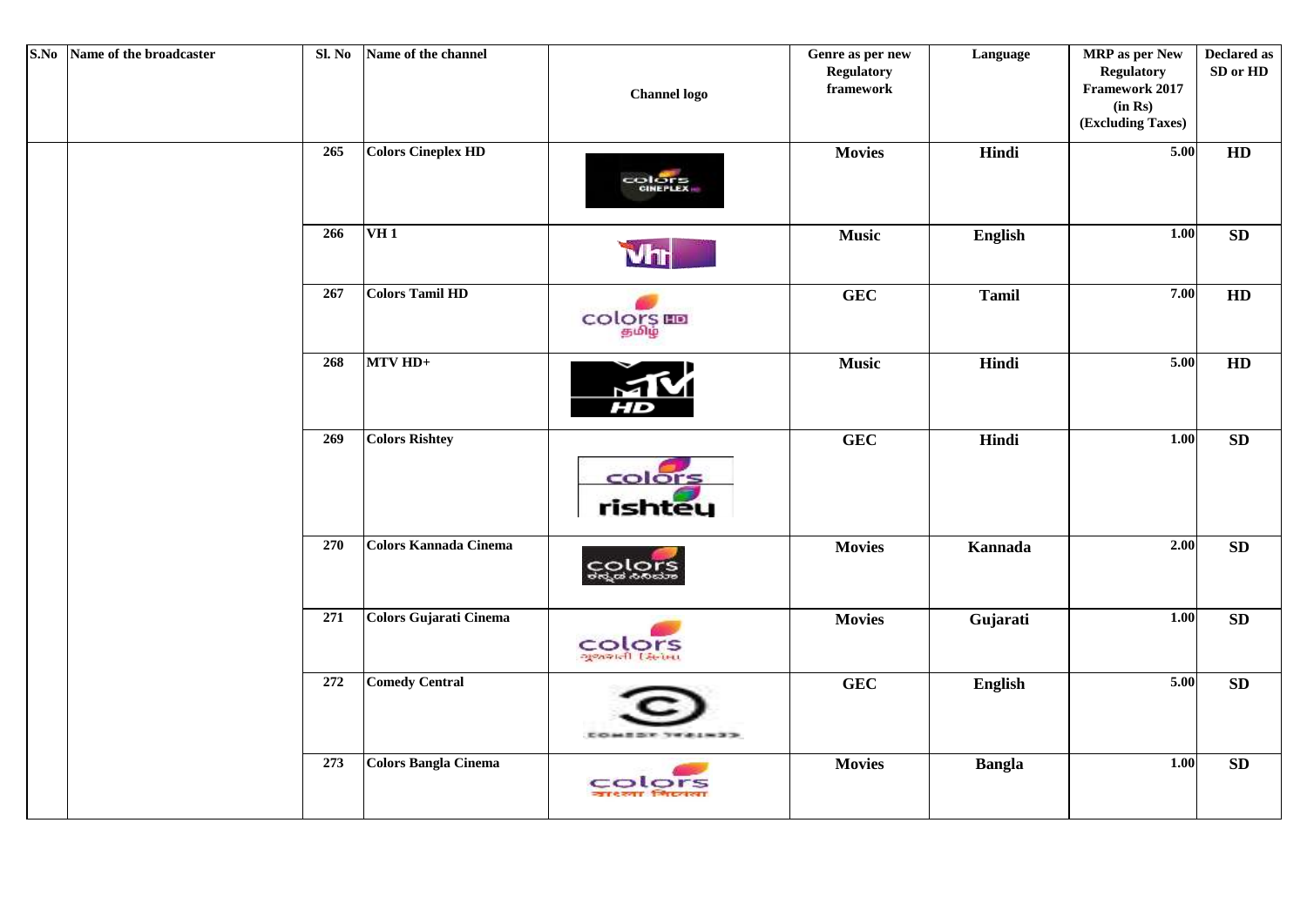| S.No | Name of the broadcaster                         | Sl. No | Name of the channel | <b>Channel</b> logo | Genre as per new<br><b>Regulatory</b><br>framework | Language      | <b>MRP</b> as per New<br><b>Regulatory</b><br>Framework 2017<br>(in Rs)<br>(Excluding Taxes) | <b>Declared as</b><br>SD or HD |
|------|-------------------------------------------------|--------|---------------------|---------------------|----------------------------------------------------|---------------|----------------------------------------------------------------------------------------------|--------------------------------|
| 36   | Zee Akaash News Private Limited                 | 274    | Zee 24 Ghanta       | ZEE 28 USI          | <b>News</b>                                        | <b>Bangla</b> | 0.10                                                                                         | SD                             |
| 37   | <b>Zee Entertainment Enterprises</b><br>Limited | 275    | Zee Bollywood       | ZEEBOLLYWOOD        | <b>Movies</b>                                      | Hindi         | 2.00                                                                                         | ${\bf SD}$                     |
|      |                                                 | 276    | <b>Zee Action</b>   | <b>ZEE ACTION</b>   | <b>Movies</b>                                      | Hindi         | 1.00                                                                                         | SD                             |
|      |                                                 | 277    | Zee Bangla Cinema   | zee altal           | <b>Movies</b>                                      | <b>Bangla</b> | 2.00                                                                                         | ${\bf SD}$                     |
|      |                                                 | 278    | Zee Café HD         | <b>ZEE CAFÉHO</b>   | ${\bf GEC}$                                        | English       | 19.00                                                                                        | HD                             |
|      |                                                 | 279    | Zee Café            | ZEECAFÉ             | ${\bf GEC}$                                        | English       | 15.00                                                                                        | ${\bf SD}$                     |
|      |                                                 | 280    | Zee Cinema          | <b>NATE CINGRAN</b> | <b>Movies</b>                                      | Hindi         | 15.00                                                                                        | ${\bf SD}$                     |
|      |                                                 | 281    | <b>Zee Talkies</b>  | टॉकीज               | <b>Movies</b>                                      | Marathi       | 2.00                                                                                         | ${\bf SD}$                     |
|      |                                                 |        | 282 Zee TV          |                     | GEC                                                | Hindi         | 19.00                                                                                        | ${\bf SD}$                     |
|      |                                                 | 283    | Zing                | zing                | <b>Music</b>                                       | Hindi         | 0.10                                                                                         | SD                             |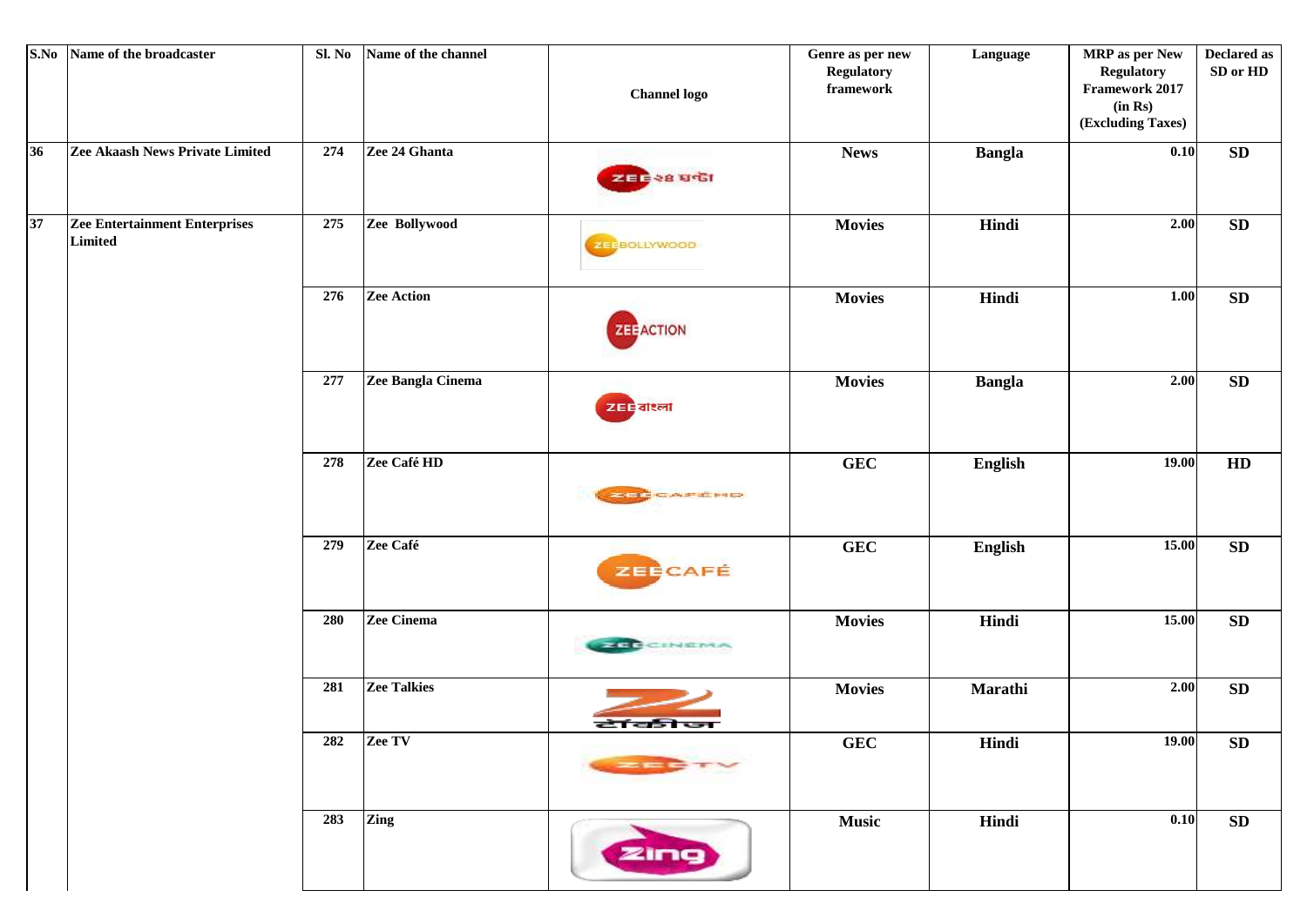| S.No Name of the broadcaster | Sl. No | Name of the channel | <b>Channel logo</b>                     | Genre as per new<br><b>Regulatory</b><br>${\bf framework}$ | Language      | MRP as per New<br><b>Regulatory</b><br>Framework 2017<br>(in Rs)<br>(Excluding Taxes) | <b>Declared as</b><br>SD or HD |
|------------------------------|--------|---------------------|-----------------------------------------|------------------------------------------------------------|---------------|---------------------------------------------------------------------------------------|--------------------------------|
|                              | 284    | & Picture           |                                         | <b>Movies</b>                                              | Hindi         | 6.00                                                                                  | ${\bf SD}$                     |
|                              | 285    | Zee Bangla          | <b>ZEE</b> alsoil                       | GEC                                                        | <b>Bangla</b> | 19.00                                                                                 | ${\bf SD}$                     |
|                              | 286    | Zee Marathi         | व्यवहि मराठी                            | <b>GEC</b>                                                 | Marathi       | 19.00                                                                                 | ${\bf SD}$                     |
|                              | 287    | <b>Living Foodz</b> |                                         | <b>Infotainment</b>                                        | English/Hindi | 1.00                                                                                  | ${\bf SD}$                     |
|                              | 288    | Zee TV HD           | <b>Resista</b><br>$=$                   | GEC                                                        | Hindi         | 19.00                                                                                 | HD                             |
|                              | 289    | Zee Cinema HD       | <b>ZEBCINEMAHD</b>                      | <b>Movies</b>                                              | Hindi         | 19.00                                                                                 | HD                             |
|                              | 290    | &TV                 |                                         | ${\bf GEC}$                                                | Hindi         | 12.00                                                                                 | ${\bf SD}$                     |
|                              | 291    | & TV HD             | $\sqrt{2}$<br>$\mathbf{a}^{\text{max}}$ | <b>GEC</b>                                                 | Hindi         | 19.00                                                                                 | HD                             |
|                              | 292    | Zee Kannada         | <mark>z≡⊧</mark> ಕನ್ನಡ                  | <b>GEC</b>                                                 | Kannada       | 19.00                                                                                 | SD                             |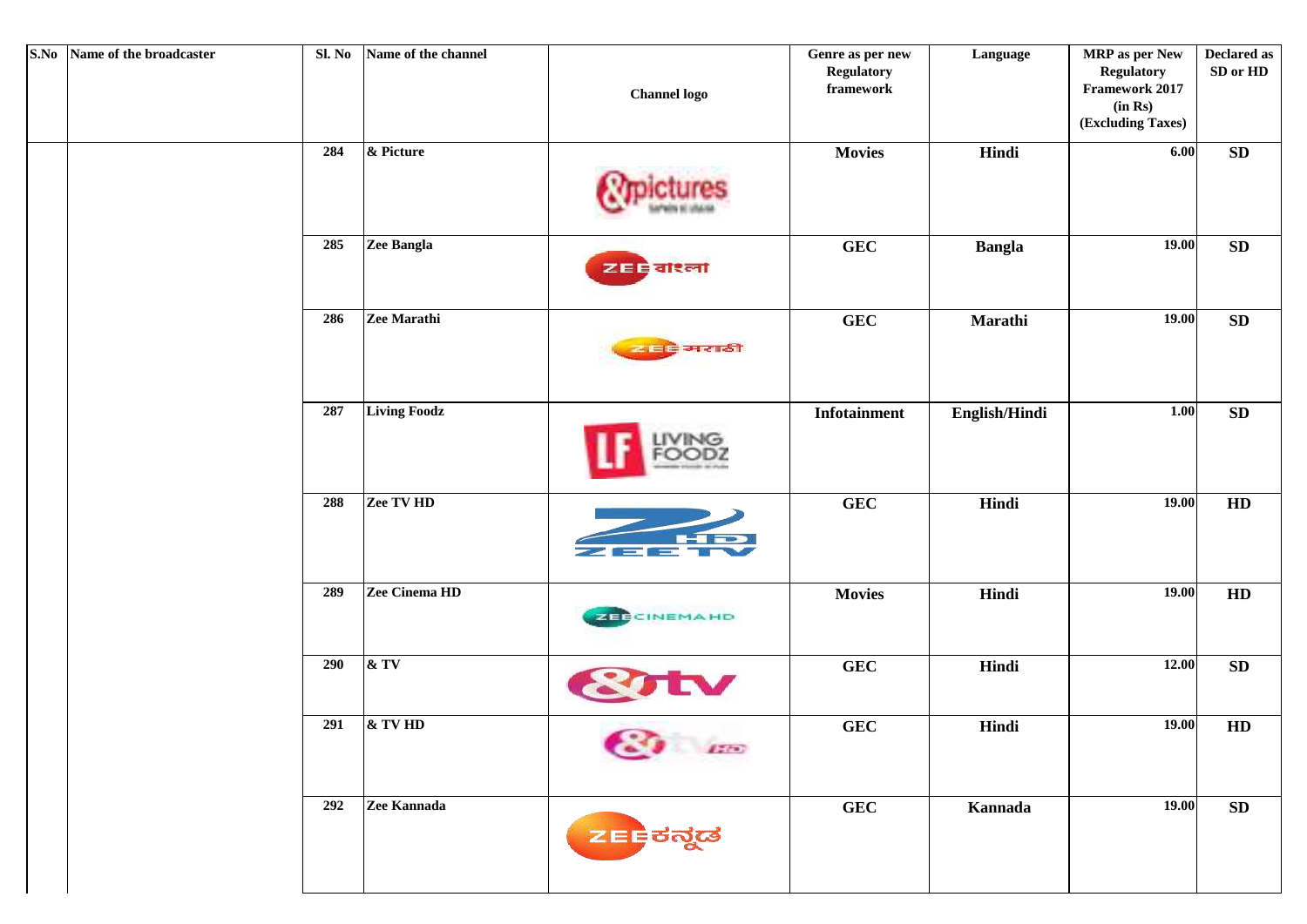| S.No Name of the broadcaster | Sl. No | Name of the channel | <b>Channel</b> logo                            | Genre as per new<br><b>Regulatory</b><br>${\bf framework}$ | Language       | MRP as per New<br><b>Regulatory</b><br>Framework 2017<br>(in Rs)<br>(Excluding Taxes) | <b>Declared as</b><br>SD or HD |
|------------------------------|--------|---------------------|------------------------------------------------|------------------------------------------------------------|----------------|---------------------------------------------------------------------------------------|--------------------------------|
|                              | 293    | <b>Zee Telugu</b>   | zEEBeury                                       | <b>GEC</b>                                                 | <b>Telugu</b>  | 19.00                                                                                 | ${\bf SD}$                     |
|                              | 294    | & Pictures HD       |                                                | <b>Movies</b>                                              | English/Hindi  | 19.00                                                                                 | HD                             |
|                              | 295    | Zee Cinemalu        | <b>ZECROWORD</b>                               | <b>Movies</b>                                              | <b>Telugu</b>  | 10.00                                                                                 | ${\bf SD}$                     |
|                              | 296    | Zee Yuva            | <mark>≥≡≑</mark> युवा                          | ${\bf GEC}$                                                | Marathi        | 1.00                                                                                  | ${\bf SD}$                     |
|                              | 297    | Zee Marathi HD      | खन है मराठी HD                                 | GEC                                                        | Marathi        | 19.00                                                                                 | HD                             |
|                              | 298    | & Prive HD          | <b>Contract Contract Contract</b><br>Ciprivé+D | <b>Movies</b>                                              | <b>English</b> | 19.00                                                                                 | HD                             |
|                              | 299    | Zee Bangla HD       | <b>PERIOD SERVE</b><br>$rac{1}{2}$             | <b>GEC</b>                                                 | <b>Bangla</b>  | 19.00                                                                                 | HD                             |
|                              | 300    | Zee Tamil HD        | <b>REFERING</b>                                | GEC                                                        | <b>Tamil</b>   | 19.00                                                                                 | HD                             |
|                              | 301    | Zee Cinemalu HD     | zee సినిమాలు HD                                | <b>Movies</b>                                              | <b>Telugu</b>  | 16.00                                                                                 | HD                             |
|                              | 302    | Zee Telugu HD       | 20 - Beury HD                                  | GEC                                                        | <b>Telugu</b>  | 19.00                                                                                 | HD                             |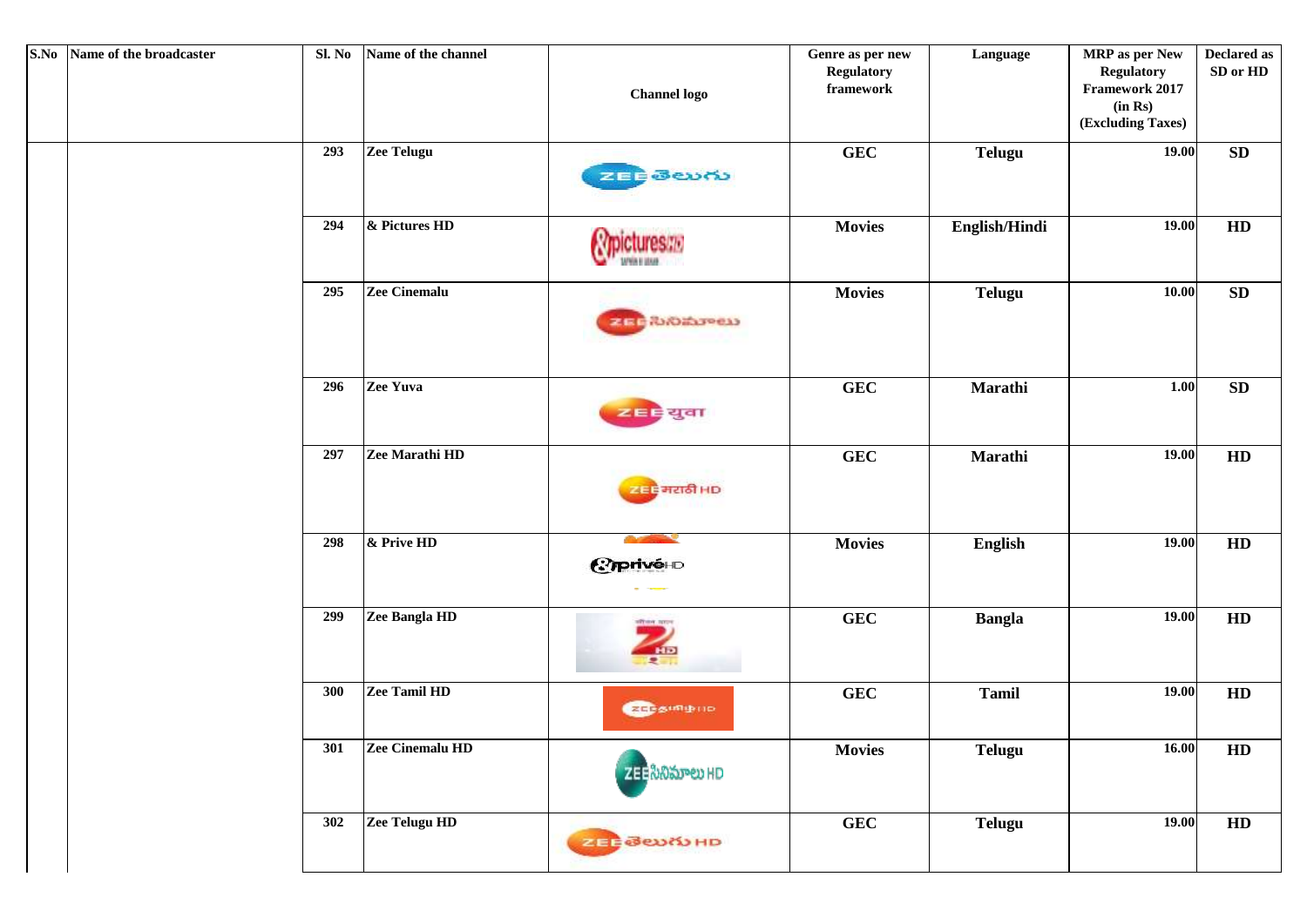| S.No Name of the broadcaster | Sl. No | Name of the channel | <b>Channel logo</b>                     | Genre as per new<br><b>Regulatory</b><br>framework | Language        | MRP as per New<br><b>Regulatory</b><br>Framework 2017<br>(in Rs)<br>(Excluding Taxes) | <b>Declared as</b><br>SD or HD |
|------------------------------|--------|---------------------|-----------------------------------------|----------------------------------------------------|-----------------|---------------------------------------------------------------------------------------|--------------------------------|
|                              | 303    | Zee Tamil           | உடந்தமிழ்                               | <b>GEC</b>                                         | <b>Tamil</b>    | 12.00                                                                                 | ${\bf SD}$                     |
|                              | 304    | Zee Kannada HD      | ಜೆನ್ನಡ HD                               | <b>GEC</b>                                         | Kannada         | 19.00                                                                                 | HD                             |
|                              | 305    | Zee Anmol Cinema    | zia: अनमोल<br>CINEMA                    | <b>Movies</b>                                      | Hindi           | 0.10                                                                                  | <b>SD</b>                      |
|                              | 306    | $\&$ Flix HD        | <b>@flix</b> HD                         | <b>Movies</b>                                      | English         | 19.00                                                                                 | HD                             |
|                              | 307    | & Flix              | <b>COFlix</b>                           | <b>Movies</b>                                      | English         | 15.00                                                                                 | ${\bf SD}$                     |
|                              | 308    | Zee Keralam HD      | zEE കേരളം                               | <b>GEC</b>                                         | Malayalam       | 8.00                                                                                  | HD                             |
|                              | 309    | Zee Keralam         | zEE கேஜெ                                | <b>GEC</b>                                         | Malayalam       | 0.10                                                                                  | SD                             |
|                              | 310    | Zee ETC             | <b>Zetc</b>                             | <b>Music</b>                                       | Hindi           | 0.10                                                                                  | <b>SD</b>                      |
|                              | 311    | Zee Anmol           | ZEE<br>अनमोल                            | <b>GEC</b>                                         | Hindi           | 0.10                                                                                  | SD                             |
|                              | 312    | <b>Big Magic</b>    | <b><i>CONTINUES</i></b><br>pig<br>mogic | <b>GEC</b>                                         | Hindi           | 0.10                                                                                  | <b>SD</b>                      |
|                              | 313    | <b>Big Ganga</b>    |                                         | <b>GEC</b>                                         | <b>Bhojpuri</b> | 0.50                                                                                  | ${\bf SD}$                     |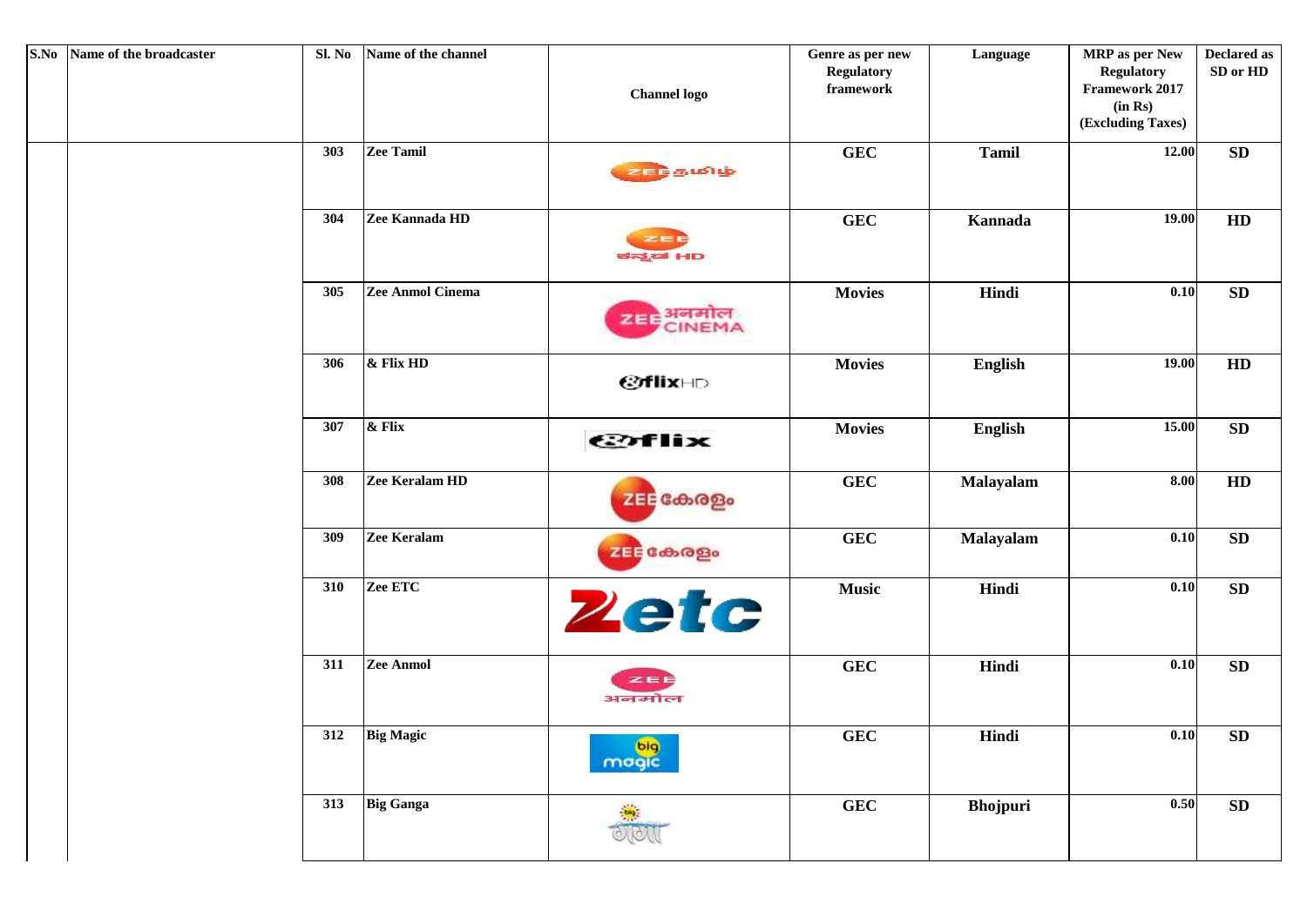| S.No | Name of the broadcaster              | Sl. No | Name of the channel                      | <b>Channel</b> logo         | Genre as per new<br><b>Regulatory</b><br>framework | Language        | <b>MRP</b> as per New<br><b>Regulatory</b><br>Framework 2017<br>(in Rs)<br>(Excluding Taxes) | <b>Declared as</b><br>SD or HD |
|------|--------------------------------------|--------|------------------------------------------|-----------------------------|----------------------------------------------------|-----------------|----------------------------------------------------------------------------------------------|--------------------------------|
|      |                                      | 314    | Zee Talkies HD                           | 288355HD                    | <b>Movies</b>                                      | Marathi         | 19.00                                                                                        | HD                             |
|      |                                      | 315    | <b>Zee Classic</b>                       | <b>ZEECLASSIC</b>           | <b>Movies</b>                                      | Hindi           | 0.50                                                                                         | ${\bf SD}$                     |
|      |                                      | 316    | &Xplore HD                               | <b>ExplorHD</b>             | <b>Movies</b>                                      | Hindi           | 4.00                                                                                         | HD                             |
|      |                                      | 317    | <b>Ganga Biskope</b>                     | बाइस्कोप<br>ðlöit           | <b>Movies</b>                                      | <b>Bhojpuri</b> | 0.10                                                                                         | ${\bf SD}$                     |
| 38   | <b>Zee Media Corporation Limited</b> | 318    | Zee 24 Taas                              | व्यवस्थित लास               | <b>News</b>                                        | Marathi         | 0.10                                                                                         | SD                             |
|      |                                      | 319    | Zee Odisha                               | ZEE ଓଡ଼ିଶା                  | <b>News</b>                                        | Odia            | 0.10                                                                                         | SD                             |
|      |                                      | 320    | <b>Zee Business</b>                      | <b>ZEPBUSINESS</b>          | <b>News</b>                                        | Hindi           | 0.10                                                                                         | ${\bf SD}$                     |
|      |                                      | 321    | Zee Punjab Haryana<br>Himachal           | <b>BOD HAWARE</b> SHOW      | <b>News</b>                                        | Hindi           | 0.10                                                                                         | SD                             |
|      |                                      | 322    | Zee Madhya Pradesh<br><b>Chattisgarh</b> | <u>स्याम</u> सम्प्रम प्रदेश | <b>News</b>                                        | Hindi           | 0.10                                                                                         | SD                             |
|      |                                      | 323    | Zee Salaam                               | <b>ZEESALAAM</b>            | <b>News</b>                                        | Urdu            | 0.10                                                                                         | ${\bf SD}$                     |